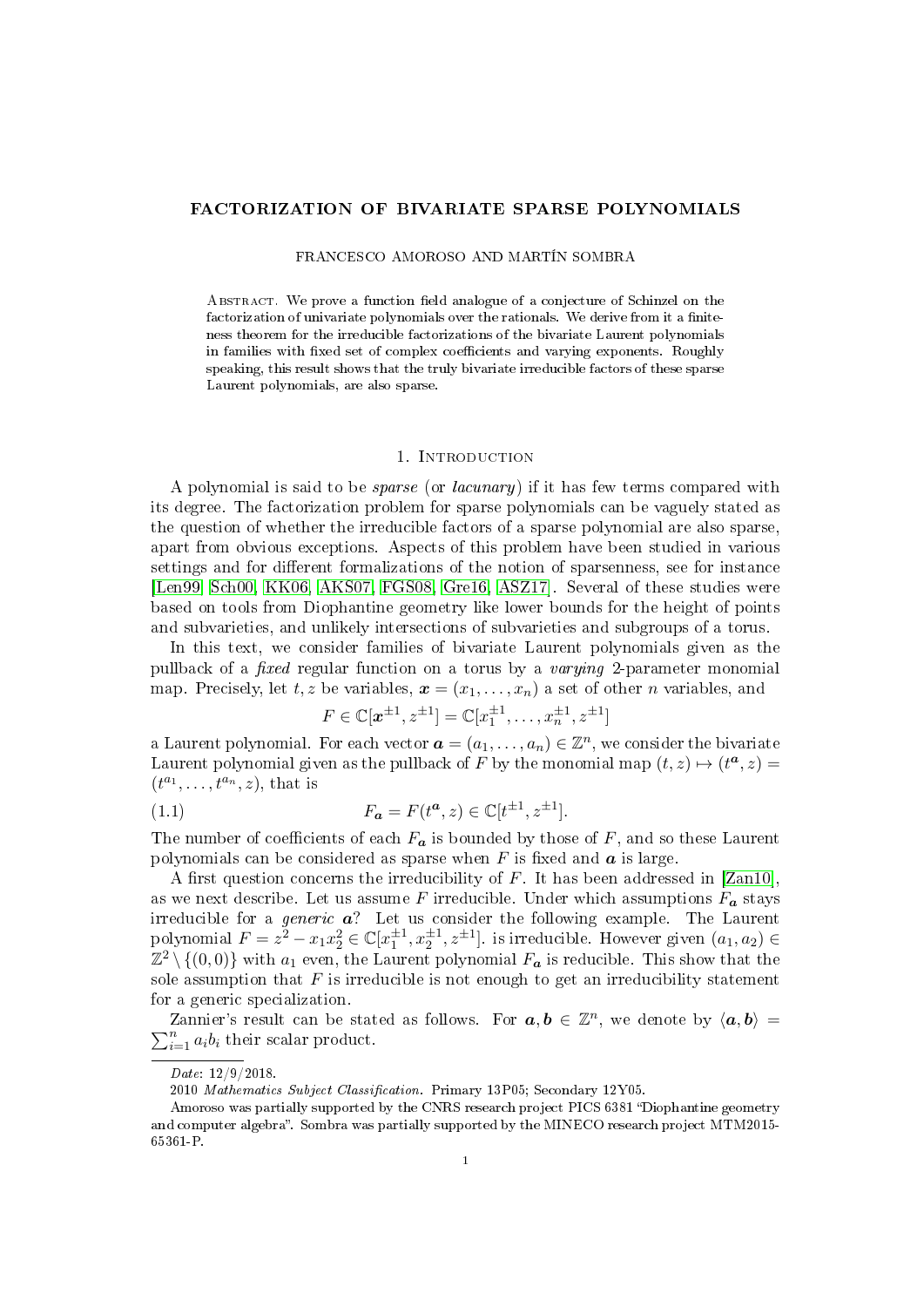**Theorem 1.1** ([\[Zan10,](#page-16-1) Theorem 3]). Let  $F \in \mathbb{C}[\mathbf{x}^{\pm 1}, \mathbf{z}^{\pm 1}] \setminus \mathbb{C}[\mathbf{x}^{\pm 1}]$  be an irreducible Laurent polynomial, that is monic in z and such that  $F(x_1^d, \ldots, x_n^d, z)$  is irreducible for  $d = \deg_z(F)$ . There is a finite subset  $\Sigma \subset \mathbb{Z}^n \setminus \{\mathbf{0}\}\$  such that, for each  $\mathbf{a} \in \mathbb{Z}^n$ , either there is  $\mathbf{c} \in \Sigma$  with  $\langle \mathbf{c}, \mathbf{a} \rangle = 0$ , or  $F(t^{\mathbf{a}}, z)$  is irreducible.

Previously, Schinzel [\[Sch90\]](#page-16-2) proved a similar result in the same direction, for Laurent polynomials over  $\mathbb Q$  satisfying the strong additional assumption that  $F$  is not self-inversive. More recently, Fuchs, Mantova and Zannier [\[FMZ18,](#page-15-6) Addendum to Theorem 1.5] showed that the set  $\Sigma$  can be chosen independently of the coefficients of F.

In the present paper we are interested in the factorization of  $F_a$ . Our motivation is an old conjecture of Schinzel [\[Sch65\]](#page-16-3) on the factorisation of sparse polynomial with rational coefficients (Conjecture [2.1\)](#page-3-0).

This conjecture implies the statement below. A Laurent polynomial in  $\mathbb{Q}[\boldsymbol{x}^{\pm 1}]$ is cyclotomic if it can be written as a unit times the composition of a univariate cyclotomic polynomial with a monomial.

Conjecture 1.2. Let  $F \in \mathbb{Q}[x^{\pm 1}]$ . There is a finite set of matrices  $\Omega \subset \mathbb{Z}^{n \times n}$  satisfying the following property. For each  $\boldsymbol{a} \in \mathbb{Z}^n$ , there are  $M \in \Omega$  and  $\boldsymbol{b} \in \mathbb{Z}^n$  with  $\bm{a} = M\bm{b}$  such that if P is an irreducible factor of  $F(\bm{x}^M)$ , then  $P(t^{\bm{b}})$  is either a product of cyclotomic Laurent polynomials, or an irreducible factor of  $F(t^a)$ .

Our main result in this text is the following function field analogue.

<span id="page-1-0"></span>Theorem 1.3. Let  $F \in \mathbb{C}[x^{\pm 1}, z^{\pm 1}]$ . There is a finite set of matrices  $\Omega \subset \mathbb{Z}^{n \times n}$ satisfying the following property. For each  $\boldsymbol{a} \in \mathbb{Z}^n$ , there are  $M \in \Omega$  and  $\boldsymbol{b} \in \mathbb{Z}^n$  with  $\boldsymbol{a} = M\boldsymbol{b}$  such that if P is an irreducible factor of  $F(\boldsymbol{x}^{M}, z)$ , then  $P(t^{\boldsymbol{b}}, z)$  is, as an element of  $\mathbb{C}(t)[z^{\pm 1}]$ , either a unit or an irreducible factor of  $F(t^a, z)$ .

Moreover, we also obtain in Theorem  $5.1$  the function field analogue of Conjecture [2.1.](#page-3-0)

Theorem [1.3](#page-1-0) shows that for each  $a \in \mathbb{Z}^n$ , there is a matrix M within the finite set  $\Omega \subset \mathbb{Z}^{n \times n}$  and a vector  $\boldsymbol{b} \in \mathbb{Z}^n$  with  $\boldsymbol{a} = M\boldsymbol{b}$  such that, unless  $F(\boldsymbol{x}^M, z) = 0$ , the irreducible factorization

(1.2) 
$$
F(\boldsymbol{x}^M, z) = \prod_P P(\boldsymbol{x}, z)^{e_P}
$$

yields the irreducible factorization in the ring  $\mathbb{C}(t)[z^{\pm 1}]$ 

<span id="page-1-1"></span>
$$
F_{a} = \gamma \prod_{P}^{\prime} P(t^{b}, z)^{e_{P}},
$$

for  $F_a$  as in [\(1.1\)](#page-0-0), the product being over the irreducible factors P in [\(1.2\)](#page-1-1) such that  $P(t^{\mathbf{b}}, z)$  is not a unit, and with  $\gamma \in \mathbb{C}(t)[z^{\pm 1}]^{\times}$ .

Hence, the irreducible factorizations in  $\mathbb{C}(t)[z^{\pm 1}]$  of the  $F_{\boldsymbol{a}}$ 's can be obtained by specializing the irreducible factorizations of the Laurent polynomials  $F(\boldsymbol{x}^{M}, z)$  for a finite number of matrices M. These irreducible factors of the  $F_a$ 's are sparse, in the sense that they are all represented as the pullback of a finite number of regular functions on the  $(n + 1)$ -dimensional torus  $\mathbb{G}_{\text{m}}^{n+1}$  by 2-parameter monomial maps. In particular, both the number of these irreducible factors and of their coefficients are bounded above independently of  $\boldsymbol{a}$ .

The proof of Theorem [1.3](#page-1-0) relies on a variant of the aforementioned result of Zannier. To state it, we first introduce some further notation. Let  $\boldsymbol{t} = (t_1, \ldots, t_k)$  be a set of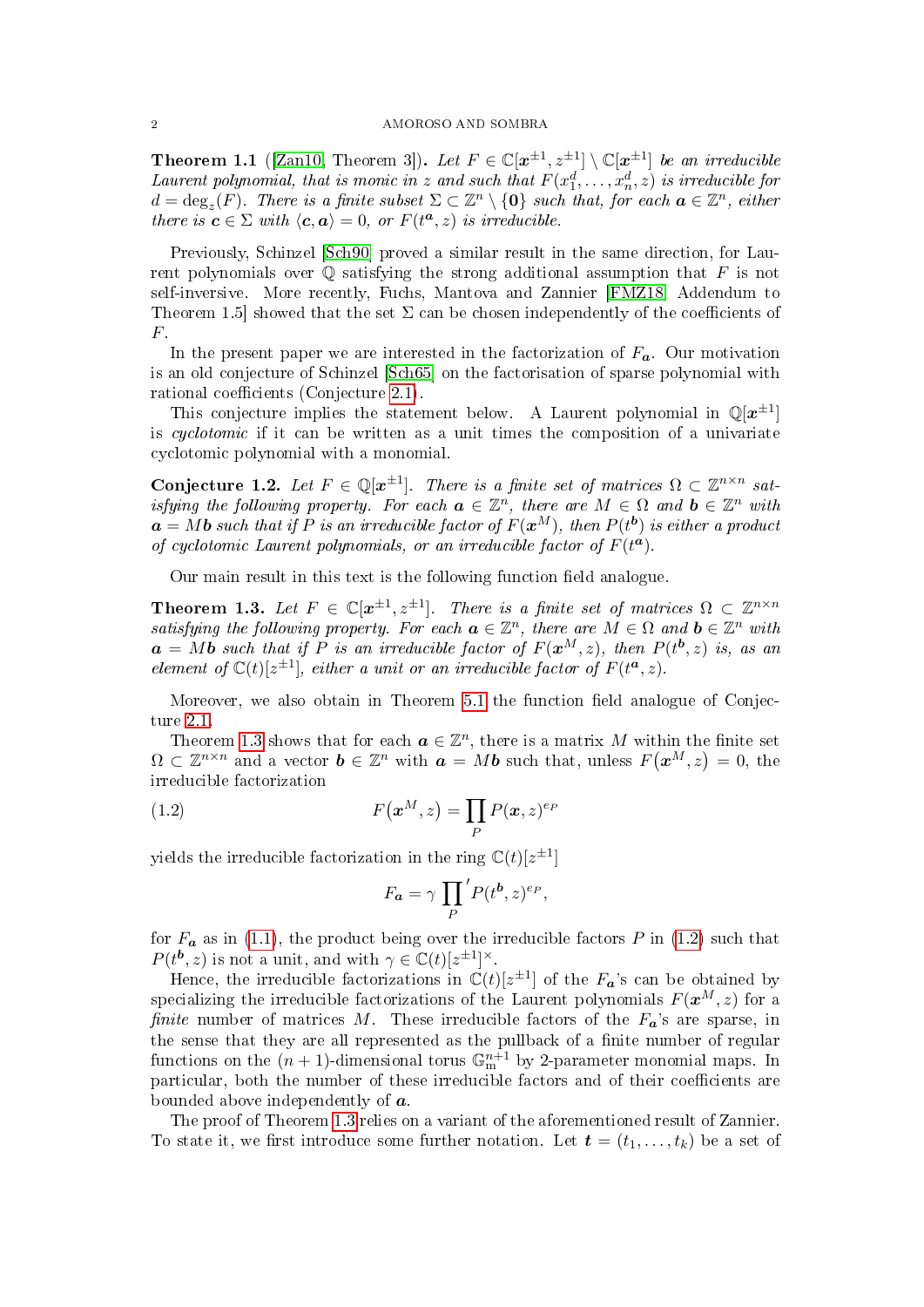k variables. A matrix  $A = (a_{i,j})_{i,j} \in \mathbb{Z}^{n \times k}$  defines the family of n monomials in the variables  $t$  given by

$$
\boldsymbol{t}^A = \Big( \prod_{j=1}^k t_j^{a_{1,j}}, \ldots, \prod_{j=1}^k t_j^{a_{n,j}} \Big).
$$

Given  $\mathbf{a} = (a_1, \ldots, a_n) \in \mathbb{Z}^n$ , we can consider it as a row vector or as a column vector. Thus

$$
x^a = \prod_{j=1}^n x_j^{a_j}
$$
 and  $t^a = (t^{a_1}, \dots, t^{a_n}).$ 

<span id="page-2-0"></span>**Theorem 1.4.** Let  $F \in \mathbb{C}[\mathbf{x}^{\pm 1}, \mathbf{z}^{\pm 1}] \setminus \mathbb{C}[\mathbf{x}^{\pm 1}]$  be an irreducible Laurent polynomial, and  $G \in \mathbb{C}[\mathbf{x}^{\pm 1}]$  the coefficient of the term of highest degree in the variable z. There are finite subsets  $\Phi \subset \mathbb{Z}^{n \times n}$  of nonsingular matrices and  $\Sigma \subset \mathbb{Z}^n$  of nonzero vectors such that, for  $\mathbf{a} \in \mathbb{Z}^n$ , one of the next alternatives holds:

- <span id="page-2-2"></span>(1) there is  $\mathbf{c} \in \Sigma$  such that  $\langle \mathbf{c}, \mathbf{a} \rangle = 0$ ;
- <span id="page-2-3"></span>(2) there is  $M \in \Phi$  such that  $a \in \text{im}(M)$  and  $F(\boldsymbol{x}^{M}, z)$  is reducible;
- <span id="page-2-4"></span>(3) the Laurent polynomial  $F(t^a, z) \in \mathbb{C}[t^{\pm 1}, z^{\pm 1}]$  is irreducible in  $\mathbb{C}[t^{\pm 1}, z^{\pm 1}]_{G(t^a)}$ .

Back to the factorization problem for sparse polynomials, it is natural to consider the more general setting of pullbacks of regular functions on  $\mathbb{G}_{\mathrm{m}}^n$  by arbitrary monomial maps, instead of only those appearing in [\(1.1\)](#page-0-0). Let  $y = (y_1, \ldots, y_n)$  and  $t = (t_1, \ldots, t_k)$ be groups of n and k variables, respectively. For a Laurent polynomial  $H \in \mathbb{C}[y^{\pm 1}]$ , consider the family of  $k$ -variate Laurent polynomials given by the pullback of  $H$  by the monomial map  $\mathbb{G}_{\text{m}}^k \to \mathbb{G}_{\text{m}}^n$  defined by  $t \mapsto t^A$  for a matrix  $A \in \mathbb{Z}^{n \times k}$ , that is

$$
H_A = H(t^A) \in \mathbb{C}[t^{\pm 1}].
$$

Denote by S the multiplicative subset of  $\mathbb{C}[t^{\pm 1}]$  generated by the Laurent polynomials of the form  $f(t^d)$  for  $f \in \mathbb{C}[z^{\pm 1}]$  and  $d \in \mathbb{Z}^k$ .

We propose the following conjecture which, as explained in Remark [5.2,](#page-15-7) partially generalizes Theorem [1.3.](#page-1-0)

<span id="page-2-1"></span>Conjecture 1.5. Let  $H \in \mathbb{C}[y^{\pm 1}]$  and  $k \geq 2$ . There is a finite set of matrices  $\Omega \subset \mathbb{Z}^{n \times n}$  satisfying the following property. For each  $A \in \mathbb{Z}^{n \times k}$ , there are  $N \in \Omega$  and  $B \in \mathbb{Z}^{n \times k}$  with  $A = NB$  such that if P is an irreducible factor of  $H(\bm{y}^N)$ , then  $P(\bm{t}^B)$ is, as an element of  $\mathbb C[\bm{t}^{\pm 1}]_S$ , either a unit or an irreducible factor of  $H(\bm{t}^A)$ .

The validity of this conjecture would imply that the irreducible factors of the  $H_A$ 's that truly depend on more than one variable, are also the pullback of a finite number of regular functions on  $\mathbb{G}_{m}^{n}$  by k-parameter monomial maps. The possible univariate irreducible factors of the  $H_A$ 's split completely, and so they cannot be accounted from a finite number of such regular functions.

This conjecture might follow from a suitable toric analogue of the classical Bertini's theorem that we propose in Conjecture [3.13.](#page-9-0)

Plan of the paper. In Section [2](#page-3-1) we state Schinzel's conjecture and our function field analogue (Theorem [2.4\)](#page-3-2). In Section [3](#page-4-0) we recall some facts on fiber products and prove a variant of the Fuchs-Mantova-Zannier theorem concerning the irreducibility of pullbacks of cosets by a dominant maps  $W \to \mathbb{G}_{m}^{n}$  (Theorem [3.4\)](#page-5-0). In Section [4](#page-9-1) we prove Theorem [1.4,](#page-2-0) wereas in Section [5](#page-13-1) we apply this result to prove Theorem [2.4](#page-3-2) and then Theorem [1.3.](#page-1-0)

Acknowledgments. We thank Pietro Corvaja, Qing Liu, Vincenzo Mantova, Juan Carlos Naranjo and Umberto Zannier for useful conversations. We also thank the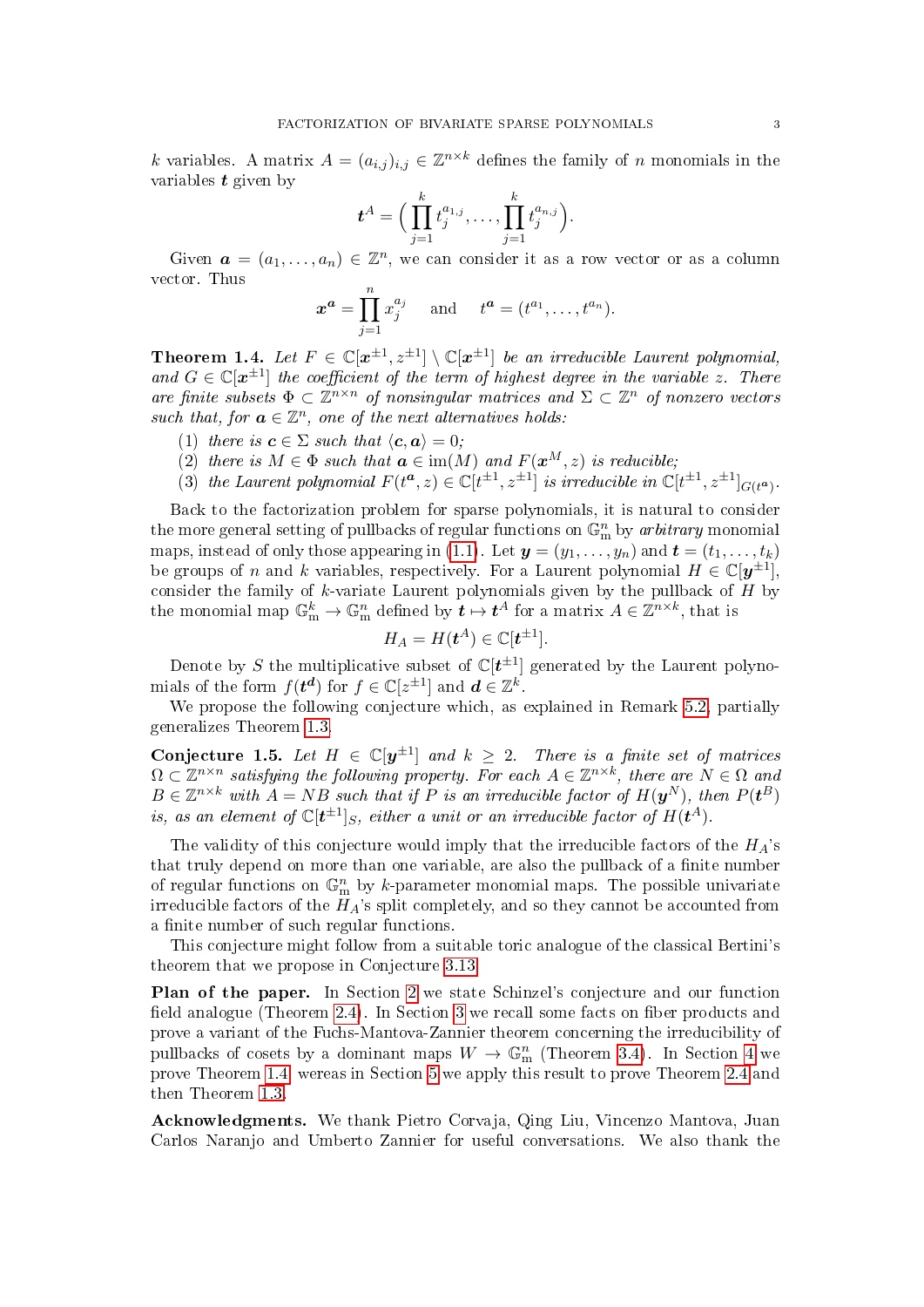#### 4 AMOROSO AND SOMBRA

anonymous referee for his/her useful comments. Part of this work was done while the authors met the Universitat de Barcelona and the Université de Caen. We thank these institutions for their hospitality.

## 2. A conjecture of Schinzel and its function field analogue

<span id="page-3-1"></span>In [\[Sch65\]](#page-16-3), Schinzel proposed the conjecture below on the factorization of univariate polynomials over Q.

<span id="page-3-0"></span>Conjecture 2.1. Let  $F \in \mathbb{Q}[x^{\pm 1}]$  be a non-cyclotomic irreducible Laurent polynomial. There are finite sets  $\Omega^0 \subset \mathbb{Z}^{n \times n}$  of nonsingular matrices and  $\Gamma \subset \mathbb{Z}^n$  of nonzero vectors satisfying the following property. Let  $\mathbf{a} \in \mathbb{Z}^n$ ; then one of the next conditions holds:

- (1) there is  $\mathbf{c} \in \Gamma$  verifying  $\langle \mathbf{c}, \mathbf{a} \rangle = 0$ ;
- <span id="page-3-3"></span>(2) there are  $M \in \Omega^0$  and  $\mathbf{b} \in \mathbb{Z}^n$  with  $\mathbf{a} = M\mathbf{b}$  such that if

$$
F(\boldsymbol{x}^M)=\prod_{P}P^{e_{P}}
$$

is the irreducible factorization of  $F(x^M)$ , then

$$
\frac{F(t^a)}{\operatorname{cyc}(F(t^a)} = \prod_P \left( \frac{P(t^b)}{\operatorname{cyc}(P(t^b))} \right)^{e_P}
$$

is the irreducible factorization of  $F(t^a)/cyc(F(t^a))$ .

For the validity of this statement, in its condition [\(2\)](#page-3-3) it is necessary to take out the cyclotomic part of  $F(t^a)$  and of the  $P(t^b)$ 's, as shown by the example below.

**Example 2.2.** Set  $F = x_1 + x_2 - 2 \in \mathbb{Q}[x_1^{\pm 1}, x_2^{\pm 1}]$ . Let  $\boldsymbol{a} \in \mathbb{Z}^2$  and choose a nonsingular matrix  $M \in \mathbb{Z}^{2 \times 2}$  and a vector  $\boldsymbol{b} \in \mathbb{Z}^2$  with  $\boldsymbol{a} = M \boldsymbol{b}$ . We have that

$$
F(\boldsymbol{x}^M)=x_1^{m_{1,1}}x_2^{m_{1,2}}+x_1^{m_{2,1}}x_2^{m_{2,2}}-2
$$

is irreducible, and so  $P := F(x^M)$  is the only irreducible factor of this Laurent polynomial. However,  $t-1$  divides  $F(t^a) = P(t^b)$ , and so these univariate Laurent polynomials are not irreducible, unless we divide them by this cyclotomic factor.

Schinzel proved this conjecture when  $n = 1$  in loc. cit. and, under the restrictive hypothesis that F is not self-inversive, when  $n \geq 2$  [\[Sch70\]](#page-16-4), see also [\[Sch00,](#page-16-0) §6.2]. The general case when  $n \geq 2$  remains open.

In Section [5,](#page-13-1) we prove the function field analogue for Laurent polynomials over the field  $\mathbb{C}(z)$  in Theorem [2.4](#page-3-2) below. An element of  $\mathbb{C}(z)[x^{\pm 1}]$  is *constant* if it lies in  $\mathbb{C}[\boldsymbol{x}^{\pm 1}]$ , up to a scalar factor in  $\mathbb{C}(z)^{\times}$ . The *constant part* of a Laurent polynomial  $F \in \mathbb{C}(z)[x^{\pm 1}] \setminus \{0\}$ , denoted by  $ct(F)$ , is defined as its maximal constant factor. This constant part is well-defined up to a unit of  $\mathbb{C}(z)[x^{\pm 1}]$ .

Remark 2.3. The analogy between cyclotomic Laurent polynomials over Q and irreducible constant Laurent polynomials over  $\mathbb{C}(z)$  stems from height theory. Let K denote either  $\mathbb{Q}$  or  $\mathbb{C}(z)$ , and h the canonical height function on subvarieties of the torus  $\mathbb{G}_{m,\mathbb{K}}^n$ , induced by the standard inclusion  $\mathbb{G}_{m,\mathbb{K}}^n \hookrightarrow \mathbb{P}_{\mathbb{K}}^n$ .

Let  $F \in \mathbb{K}[\boldsymbol{x}^{\pm 1}]$  be an irreducible Laurent polynomial defining a hypersurface  $V(F)$ of  $\mathbb{G}_{\text{m}}^n$ . Then the condition that  $h(V(F)) = 0$  is equivalent to the fact that F is cyclotomic when  $\mathbb{K} = \mathbb{Q}$ , and to the fact that F is constant when  $\mathbb{K} = \mathbb{C}(z)$ .

<span id="page-3-2"></span>**Theorem 2.4.** Let  $F \in \mathbb{C}(z)[x^{\pm 1}]$  be a non-constant irreducible Laurent polynomial. There are finite sets  $\Omega^0 \subset \mathbb{Z}^{n \times n}$  of nonsingular matrices and  $\Gamma \subset \mathbb{Z}^n$  of nonzero vectors satisfying the following property. Let  $\mathbf{a} \in \mathbb{Z}^n$ ; then one of the next conditions holds: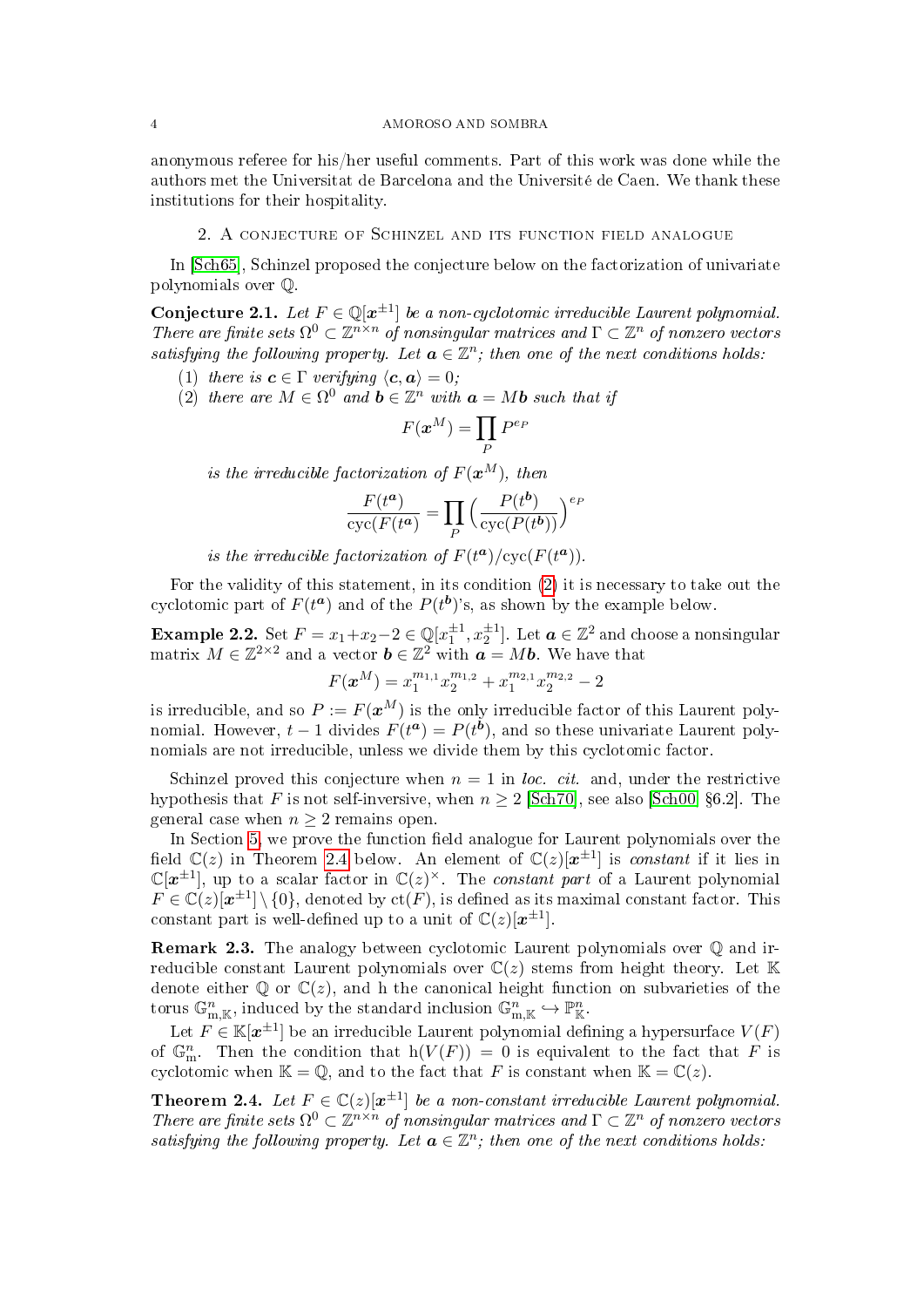(1) there is  $\mathbf{c} \in \Gamma$  verifying  $\langle \mathbf{c}, \mathbf{a} \rangle = 0$ ;

<span id="page-4-1"></span>(2) there are  $M \in \Omega^0$  and  $\mathbf{b} \in \mathbb{Z}^n$  with  $\mathbf{a} = M\mathbf{b}$  such that if

$$
F(\boldsymbol{x}^M)=\prod_P P^{e_P}
$$

is the irreducible factorization of  $F(\boldsymbol{x}^M)$ , then

$$
\frac{F(t^a)}{\text{ct}(F(t^a))} = \prod_P \left( \frac{P(t^b)}{\text{ct}(P(t^b))} \right)^{e_F}
$$

is the irreducible factorization of  $F(t^a)/\text{ct}(F(t^a))$ .

Similarly as for Conjecture [2.1,](#page-3-0) for the validity this statement it is is necessary to take out in its condition [\(2\)](#page-4-1) the constant part of  $F(t^a)$  and of the  $P(t^b)$ 's.

**Example 2.5.** Set  $F = x_1 + zx_2 - z - 1 \in \mathbb{C}(z)[x_1^{\pm 1}, x_2^{\pm 1}]$ . Let  $\boldsymbol{a} \in \mathbb{Z}^2$  and choose  $M \in \mathbb{Z}^{2 \times 2}$  nonsingular and  $\mathbf{b} \in \mathbb{Z}^2$  with  $\mathbf{a} = M\mathbf{b}$ . We have that

$$
F(\boldsymbol{x}^{M}) = x_1^{m_{1,1}} x_2^{m_{1,2}} + z x_1^{m_{2,1}} x_2^{m_{2,2}} - z - 1
$$

is irreducible, and so  $P := F(\boldsymbol{x}^M)$  is its only irreducible factor. Again,  $t-1$  divides  $F(t^a) = P(t^b)$ , and so these univariate Laurent polynomials are not irreducible, unless we divide them by a suitable constant factor.

Remark 2.6. The validity of Schinzel's conjecture [2.1](#page-3-0) would imply that of Conjecture [1.5,](#page-2-1) in the same way that Theorem [2.4](#page-3-2) implies Theorem [1.3,](#page-1-0) as explained in Section [5.](#page-13-1)

# 3. A variant of Zannier's toric Bertini's theorem

<span id="page-4-0"></span>Zannier proved in [\[Zan10\]](#page-16-1) an analogue of Bertini's theorem for covers, where the subtori of  $\mathbb{G}_{\text{m}}^n$  replaced the linear subspaces in the classical version of this theorem. This result was precised and generalized (with a completely different proof) by Fuchs, Mantova and Zannier to include fibers of arbitrary cosets of subtori [\[FMZ18,](#page-15-6) Theorem 1.5] and to obtain a more uniform result.

As before, let  $\boldsymbol{x} = (x_1, \ldots, x_n)$  be a set of n variables and denote by  $\mathbb{G}_{m}^{n}$  $Spec(\mathbb{C}[\boldsymbol{x}^{\pm 1}])$  the *n*-dimensional torus over  $\mathbb{C}$ .

Let  $W$  be a variety, that is, a reduced separated scheme of finite type over  $\mathbb{C}$ . We assume that W is irreducible and quasiprojective of dimension  $n \geq 0$ , and equipped with a dominant (regular) map

<span id="page-4-2"></span>
$$
\pi\colon W\longrightarrow \mathbb{G}_{\mathrm{m}}^n
$$

of degree  $e \geq 1$  that is finite onto its image. Given an isogeny  $\lambda$  of  $\mathbb{G}_{m}^{n}$ , that is, an endomorphism of  $\mathbb{G}_{m}^{n}$  with finite kernel, we denote by  $\lambda^*W$  the fibered product  $\mathbb{G}_{\mathrm{m}}^n\times_{\lambda,\pi}W$ , and by

(3.1) 
$$
\lambda^* W \xrightarrow{\lambda} W
$$

$$
\downarrow_{\pi} \qquad \downarrow_{\pi}
$$

$$
\mathbb{G}_m^n \xrightarrow{\lambda} \mathbb{G}_m^n
$$

the corresponding fibered product square.

**Definition 3.1.** The map  $\pi$  satisfies the *property PB (pullback)* if, for every isogeny  $\lambda$  of  $\mathbb{G}_{\text{m}}^n$ , we have that  $\lambda^*W$  is an irreducible variety.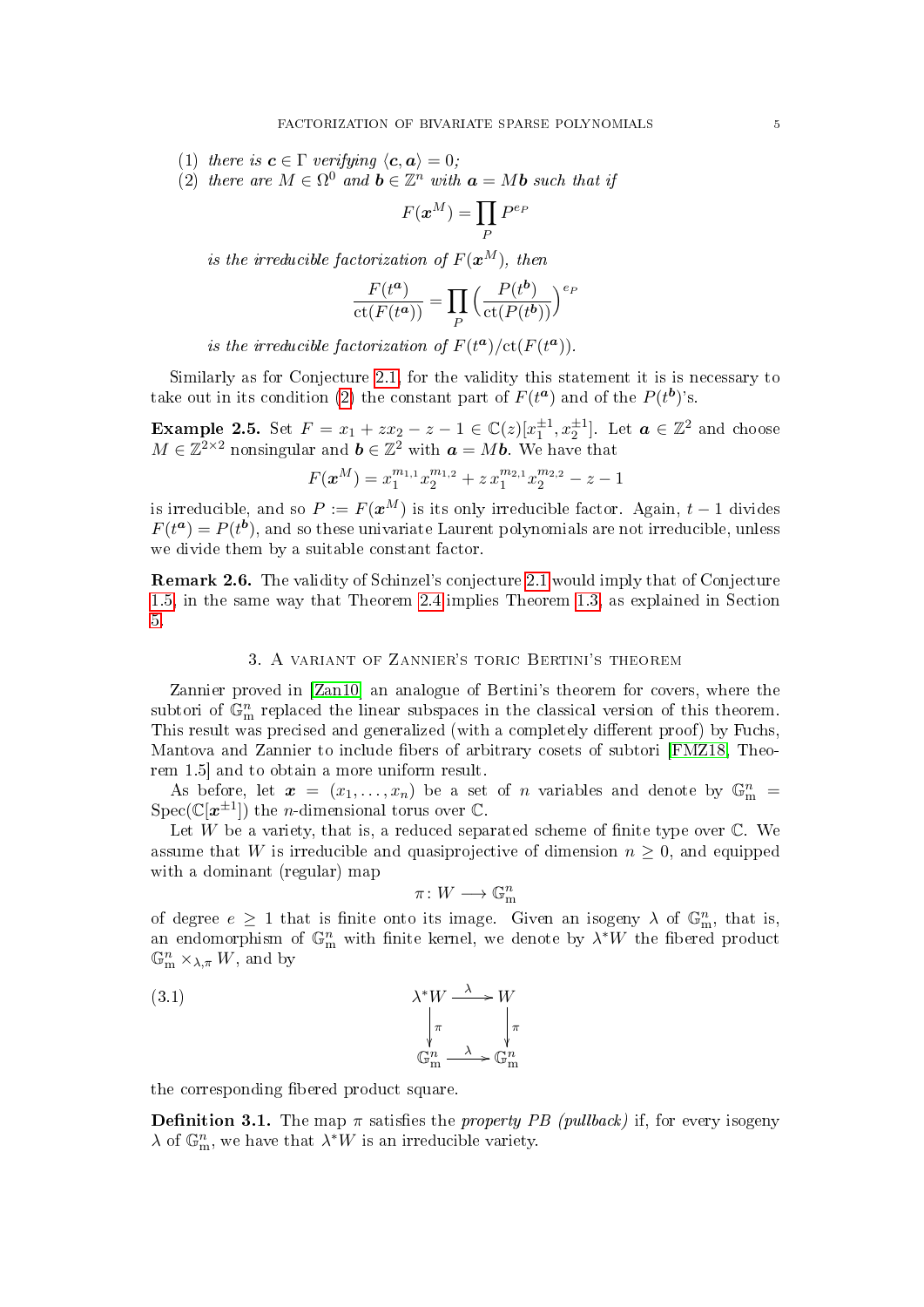By [\[Zan10,](#page-16-1) Proposition 2.1], it is enough to test this condition for  $\lambda = [e]$ , the multiplication map of  $\mathbb{G}_{m}^{n}$  by the integer  $e = \deg(\pi)$ .

The aforementioned result by Fuchs, Mantova and Zannier can be stated as follows.

<span id="page-5-1"></span>**Theorem 3.2.** Let  $W$  be an irreducible quasiprojective variety of dimension n and  $\pi\colon W\to \mathbb{G}_{\mathrm{m}}^n$  a dominant map that is finite onto its image and that satisfies the property PB. There is a finite union  $\mathcal E$  of proper subtori of  $\mathbb G_{\mathrm m}^n$  such that, for every subtorus  $T \subset \mathbb{G}_{\mathrm{m}}^n$  not contained in  $\mathcal E$  and every point  $p \in \mathbb{G}_{\mathrm{m}}^n(\mathbb{C}) = (\mathbb{C}^\times)^n$ , we have that  $\pi^{-1}(p\cdot \overline{T})$  is an irreducible subvariety of W.

When the property PB is not verified, the conclusion of this theorem does not necessarily hold because the map  $\pi$  factors through a nontrivial isogeny, as it was already pointed out in [\[Zan10\]](#page-16-1).

<span id="page-5-2"></span>**Example 3.3.** Let  $F = z^2 - x_1 x_2^2 \in \mathbb{C}[x_1^{\pm 1}, x_2^{\pm 1}, z^{\pm 1}]$ , set W be the torus  $V(F) \subset \mathbb{G}_{\text{m}}^3$ and consider the isogeny

$$
\pi\colon W\longrightarrow \mathbb{G}_{\mathrm{m}}^2
$$

defined by  $\pi(x_1, x_2, z) = (x_1, x_2)$  for  $(x_1, x_2, z) \in W$ .

The variety W is irreducible and, since F is monic in z, the map  $\pi$  is finite. However, it does not satisfy the property PB, since for the isogeny  $\lambda$  of  $\mathbb{G}_{\text{m}}^2$  defined by  $\lambda(x_1, x_2) =$  $(x_1^2, x_2),$ 

$$
\lambda^* W \simeq V(z - x_1 x_2) \cup V(z + x_1 x_2)
$$

and so this pullback is reducible.

Indeed, this map does neither satisfy the conclusion of Theorem [3.2:](#page-5-1) given  $(a_1, a_2) \in$  $\mathbb{Z}^2\backslash\{(0,0)\}$  with  $a_1$  even, let  $T\subset\mathbb{G}_{\mathrm{m}}^2$  be the 1-dimensional subtorus given as the image of the map  $t \mapsto (t^{a_1}, t^{a_2})$ . Then

$$
\pi^{-1}(T) = V(z - t^{a_1/2}t^{a_2}) \cup V(z + t^{a_1/2}t^{a_2}),
$$

and so this fiber is not irreducible.

Here we need a variant of Theorem [3.2](#page-5-1) that can be also applied in the situation when the map  $\pi$  does not verify the property PB. In this more general situation, the conclusion of that theorem does not necessarily hold. Instead, this conclusion is replaced by an alternative that "explains" the possibility that a fiber is reducible by its factorization through a reducible pullback of the variety W by an isogeny of  $\mathbb{G}_{\text{m}}^n$ within a finite set.

<span id="page-5-0"></span>Theorem 3.4. Let W be an irreducible quasiprojective variety of dimension n and  $\pi\colon W\to \mathbb{G}_{\mathrm{m}}^n$  a dominant map that is finite onto its image. There is a finite union  ${\mathcal E}$  of proper subtori of  $\mathbb{G}_{\mathrm{m}}^n$  and a finite set  $\Lambda$  of isogenies of  $\tilde{\mathbb{G}}_{\mathrm{m}}^n$  such that, for each subtorus  $T \subset \mathbb{G}_{\mathrm{m}}^n$  and each point  $p \in \mathbb{G}_{\mathrm{m}}^n(\mathbb{C}) = (\mathbb{C}^\times)^n$ , one of the next conditions holds:

- (1)  $T \subset \mathcal{E}$ ;
- (2) there is  $\lambda \in \Lambda$  with  $\lambda^*W$  reducible and a subtorus  $T' \subset \mathbb{G}_{\mathrm{m}}^n$  with  $\lambda$  inducing an isomorphism  $T' \to T$ ;
- (3)  $\pi^{-1}(p \cdot T)$  is irreducible.

**Remark 3.5.** When the condition [\(2\)](#page-9-2) above is satisfied, there is a diagram

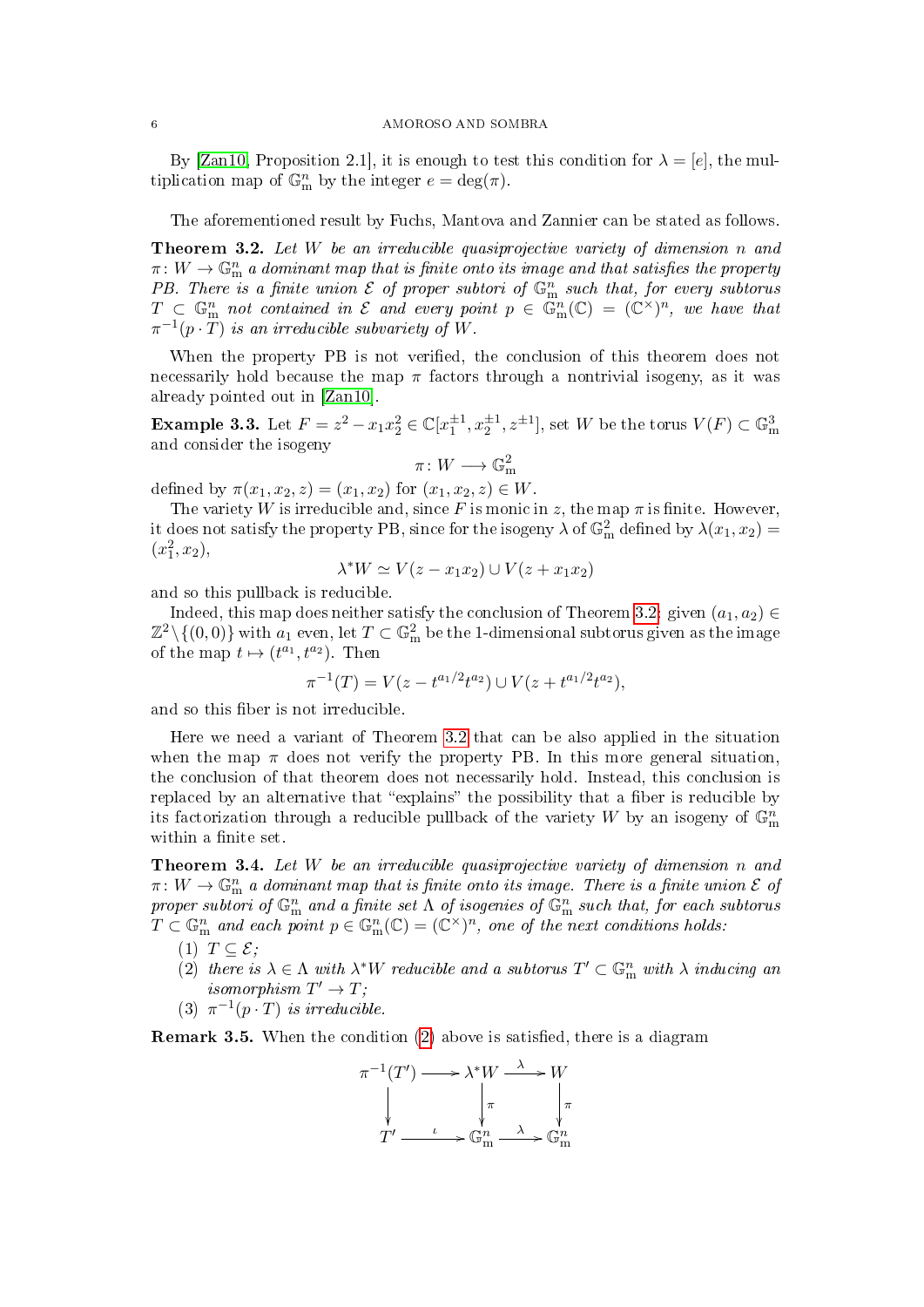with  $\lambda^*W$  reducible and  $\lambda: T' \to T$  an isomorphism, and where  $\iota$  denotes the inclusion of the subtorus  $T'$  into  $\mathbb{G}_{m}^{n}$ .

Both inner squares in this diagram are fibered products, and so is the outer square. This implies that the fibers  $\pi^{-1}(T)$  and  $\pi^{-1}(T')$  are isomorphic. Thus  $\pi^{-1}(T)$  can be identified with the fiber of a subtorus for the *reducible* cover  $\pi \colon \lambda^* W \to \mathbb{G}_m^n$ , and so this fiber is expected to be reducible as well.

**Example 3.6.** We keep the notation from Example [3.3.](#page-5-2) In particular,  $F = z^2 - x_1x_2^2 \in$  $\mathbb{C}[x_1^{\pm 1}, x_2^{\pm 1}, z^{\pm 1}]$ , W the torus  $V(F) \subset \mathbb{G}_{\text{m}}^3$ , and  $\pi \colon W \to \mathbb{G}_{\text{m}}^2$  the isogeny defined by  $\pi(x_1, x_2, z) = (x_1, x_2).$ 

Let  $(a_1, a_2) \in \mathbb{Z}^2 \setminus \{(0, 0)\}$  with  $a_1$  even, and set  $T \subset \mathbb{G}_{\text{m}}^2$  for the 1-dimensional subtorus given as the image of the map  $t \mapsto (t^{a_1}, t^{a_2})$ . These vectors satisfy the condition [\(2\)](#page-9-2) in Theorem [3.4](#page-5-0) for the isogeny  $\lambda \colon \mathbb{G}_{m}^{2} \to \mathbb{G}_{m}^{2}$  defined by

$$
\lambda(x_1, x_2) = (x_1^2, x_2).
$$

Indeed,  $\lambda^*W$  is reducible, and this isogeny induces an isomorphism  $T' \to T$  with the subtorus  $T' \subset \mathbb{G}_{\text{m}}^2$  given as the image of the map  $t \mapsto (t^{a_1/2}, t^{a_2})$ .

We prove this theorem by reducing it to the previous toric Bertini's theorem, through a variation (Proposition [3.8\)](#page-7-0) of a factorization result for rational maps from [\[Zan10\]](#page-16-1). We give the proof after some auxiliary results. We first study the reducibility of pullbacks of varieties with respect to isogenies of tori.

<span id="page-6-3"></span>**Lemma 3.7.** Let  $\pi: W \to X$  be a map of varieties and  $\lambda: X \to X$  an étale map. Then  $X \times_{\lambda,\pi} W$  is a variety.

In particular, for a map  $\pi: W \to \mathbb{G}_{\mathbf{m}}^n$  and an isogeny  $\lambda$  of  $\mathbb{G}_{\mathbf{m}}^n$ , we have that  $\lambda^*W$ is a variety.

*Proof.* Since  $\lambda: X \to X$  is étale, the map

<span id="page-6-2"></span>(3.2) λ: X ×λ,π W −→ W

is also étale, because of the invariance of this property under base change [\[Har77,](#page-15-8) Chapter IV, Proposition 10.1(b)]. By [\[Har77,](#page-15-8) Chapter IV, Exercise 10.4], this implies that, for every closed point  $q \in X \times_{\lambda,\pi} W$  and  $p := \lambda(q) \in W$ , the induced map of completed local rings

<span id="page-6-0"></span>
$$
(3.3) \qquad \qquad \widehat{\mathcal{O}}_p \longrightarrow \widehat{\mathcal{O}}_q
$$

is an isomorphism. Since W is a variety, the local ring  $\mathcal{O}_p$  is reduced and, by a theorem of Chevalley [\[ZS75,](#page-16-5) §8.13], the completion  $\mathcal{O}_p$  is reduced too.

By the isomorphism in [\(3.3\)](#page-6-0), the completed ring  $\mathcal{O}_q$  is reduced. Since this is the completion of a ring with respect to a maximal ideal, the map  $\mathcal{O}_q \to \widehat{\mathcal{O}}_q$  is injective, and so the local ring  $\mathcal{O}_q$  is also reduced. Since the condition of being reduced is local, this implies that  $X \times_{\lambda,\pi} W$  is a variety.

The last statement comes from the fact that the isogenies of algebraic groups over  $\mathbb C$  are étale maps.

Thanks to this result,  $\lambda^*W$  can be identified with its underlying algebraic subset in the Cartesian product  $\mathbb{G}_{m}^{n}(\mathbb{C}) \times W(\mathbb{C})$ , namely

<span id="page-6-1"></span>(3.4) 
$$
\lambda^* W = \{ (p, w) \in \mathbb{G}_{\mathbf{m}}^n(\mathbb{C}) \times W(\mathbb{C}) \mid \lambda(p) = \pi(w) \}.
$$

Hence,  $\lambda^*W$  is irreducible if and only if this algebraic subset is irreducible. In particular, the map  $\pi$  satisfies the property PB if and only if for every isogeny  $\lambda$  of  $\mathbb{G}_{\text{m}}^n$ , the pullback  $\lambda^*W$  has a single irreducible component.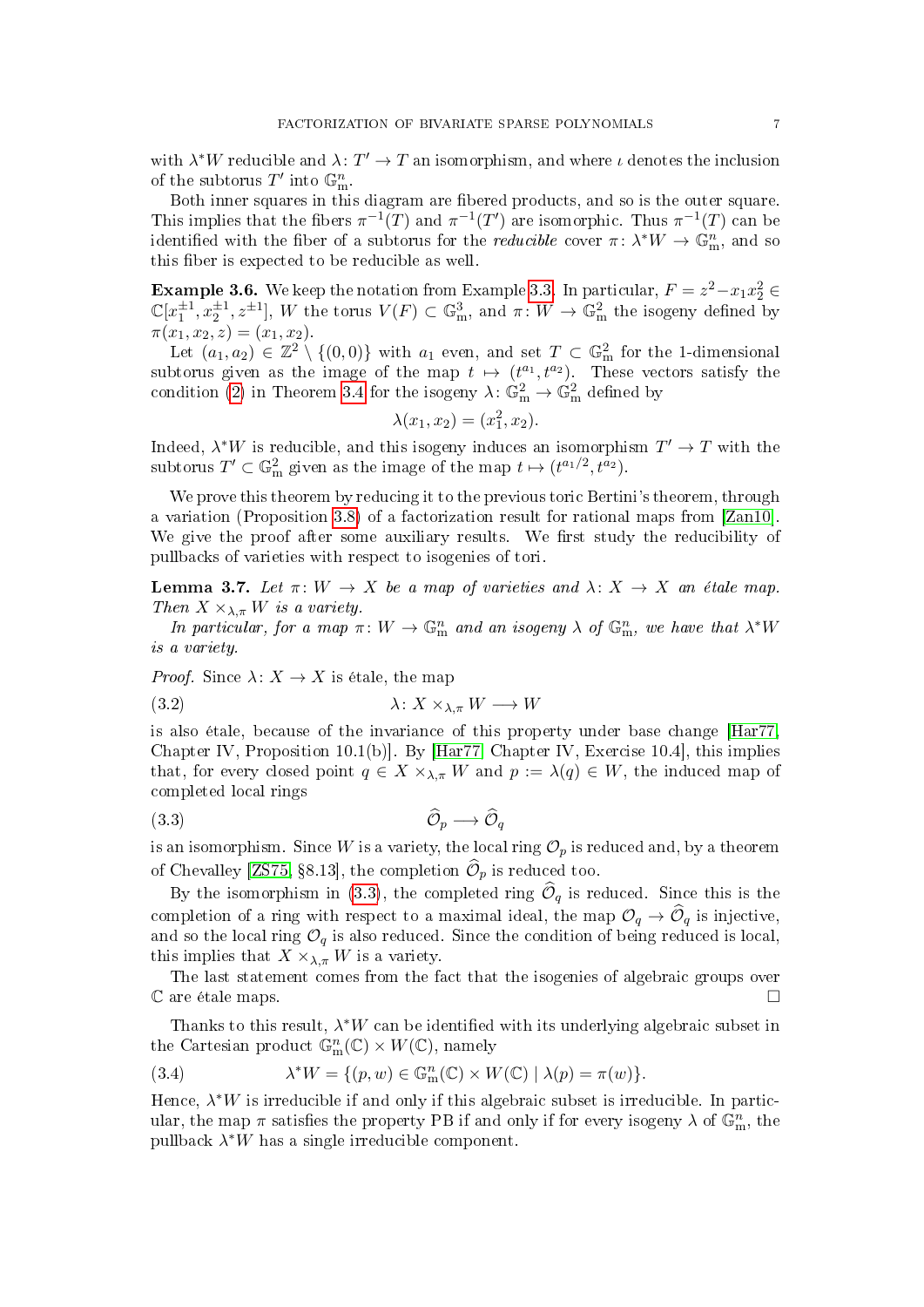The following proposition is implicit in the proof of [\[Zan10,](#page-16-1) Proposition 2.1].

<span id="page-7-0"></span>**Proposition 3.8.** Let  $\pi: W \to \mathbb{G}_{m}^{n}$  be a map from an irreducible variety W, and  $\lambda$ an isogeny of  $\mathbb{G}_{\mathrm{m}}^n$ . The following conditions are equivalent:

- <span id="page-7-2"></span>(1) the pullback  $\lambda^*W$  is reducible;
- <span id="page-7-1"></span>(2) there is a factorization  $\lambda = \mu \circ \tau$  with  $\mu, \tau$  isogenies of  $\mathbb{G}_{\text{m}}^n$  such that  $\mu$  is not an isomorphism, and a map  $\rho: W \to \mathbb{G}_{m}^{n}$  such that  $\pi = \mu \circ \rho$ .

In other terms, the condition [\(2\)](#page-7-1) in the proposition above amounts to the existence of the commutative diagram extending [\(3.1\)](#page-4-2) of the form



*Proof.* Suppose that the condition [\(2\)](#page-7-1) holds. In this case, for  $p \in \mathbb{G}_{m}^{n}(\mathbb{C})$  and  $w \in$  $W(\mathbb{C})$ , the fact that  $\lambda(p) = \pi(w)$  is equivalent to  $\mu(\tau(p)) = \mu(\rho(w))$ , and so this holds if and only if there is  $\zeta \in \ker(\mu)$  with  $\tau(p) = \zeta \cdot \rho(w)$ . From [\(3.4\)](#page-6-1), the pullback decomposes into disjoints subvarieties as

$$
\lambda^* W = \bigcup_{\zeta \in \ker(\mu)} \mathbb{G}_m^n \times_{\tau, \zeta \cdot \rho} W.
$$

Since  $\mu$  is not an isomorphism, this pullback is reducible, giving the condition [\(1\)](#page-7-2).

Conversely, suppose that the condition [\(1\)](#page-7-2) holds. Then  $\lambda^*W$  has a decomposition into irreducible components

$$
\lambda^* W = \bigcup_{i=1}^k U_i
$$

with  $k \geq 2$ . Similarly as in [\(3.2\)](#page-6-2), the map  $\lambda^* W \to W$  is étale, and so the  $U_i$ 's are disjoint. Since  $\lambda$  is an isogeny, the map  $\lambda^*W \to W$  is also finite.

The finite subgroup  $\ker(\lambda)$  of  $\mathbb{G}_{m}^{n}(\mathbb{C})$  acts on  $\lambda^*W$  via the maps  $(p, w) \mapsto (\zeta \cdot p, w)$ for  $\zeta \in \text{ker}(\lambda)$ , and this action respects the fibers of  $\lambda$ . The action is transitive on the fibers, and so it is also transitive on the  $U_i$ 's.

Let  $H \subset \text{ker}(\lambda)$  be the stabilizer of the irreducible component  $U_1$ , and  $U_1/H$  the quotient variety. We have that H acts on  $U_1$  transitively on the fibers and without xed points. The induced map

$$
U_1/H\longrightarrow W
$$

is a finite étale map of degree 1, and so it is an isomorphism  $[Mum88, \S III.10, Propo [Mum88, \S III.10, Propo$ sition 2].

Then we define the map  $\rho: W \to \mathbb{G}_{m}^{n}$  as the map obtained from the quotient map  $U_1/H \to \mathbb{G}_m^n/H$  and the identifications  $U_1/H \simeq W$  and  $\mathbb{G}_m^n/H \simeq \mathbb{G}_m^n$ . In concrete terms and identifying  $\mathbb{G}_{\text{m}}^n/H \simeq \mathbb{G}_{\text{m}}^n$ , this map is defined, for  $w \in W$ , as  $\rho(w) = \tau(p \cdot H)$ for any  $p \in \mathbb{G}_{m}^{n}$  such that  $(p, w) \in U_1$ .

Both  $\mathbb{G}_{\text{m}}^n/\mathbb{H}$  and  $\mathbb{G}_{\text{m}}^n/\ker(\lambda)$  are isomorphic to  $\mathbb{G}_{\text{m}}^n$ , and so there is a factorization

$$
\lambda = \mu \circ \tau,
$$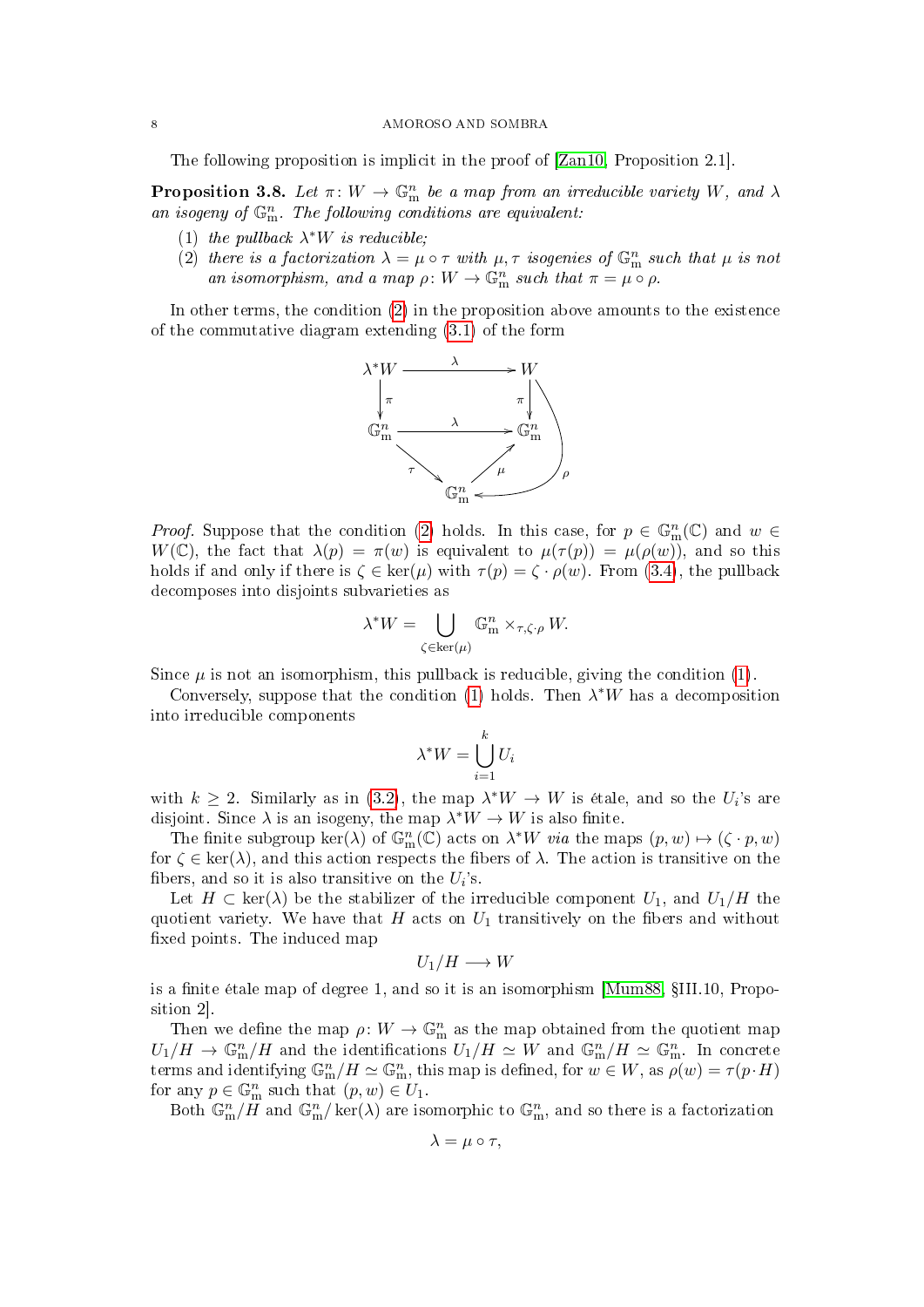with  $\tau$  and  $\mu$  corresponding to the projections  $\mathbb{G}_{\text{m}}^n \to \mathbb{G}_{\text{m}}^n/H$  and  $\mathbb{G}_{\text{m}}^n/H \to \mathbb{G}_{\text{m}}^n/\text{ker}(\lambda)$ , respectively. For  $w \in W$  and  $(p, w) \in U_1$ , we have that  $\mu \circ \rho(w) = \mu \circ \tau(p) = \pi(w)$ . Since the action of  $\ker(\lambda)$  on the  $U_i$ 's is transitive and  $k \geq 2$ , we have that  $H \neq \ker(\lambda)$ and so  $\mu$  is not an isomorphism, giving the condition [\(2\)](#page-7-1).

**Remark 3.9.** By this proof, if  $\lambda^*W$  is reducible, then the number of its irreducible components is equal to the maximum of the quantity deg( $\mu$ ) = [ker( $\lambda$ ) : H] over all possible maps  $\rho$  as in the condition [\(2\)](#page-7-1).

The next result allows to factorize the dominant map  $\pi \colon W \to \mathbb{G}_{\mathrm{m}}^n$  as a map satisfying the property PB followed by an isogeny. It is a variant of [\[Zan10,](#page-16-1) Proposition 2.1], that states a similar property for dominant rational maps.

<span id="page-8-0"></span>**Corollary 3.10.** Let W be an irreducible variety of dimension n and  $\pi: W \to \mathbb{G}_{m}^{n}$ a dominant map. There are a map  $\rho: W \to \mathbb{G}_{m}^{n}$  satisfying the property PB and an isogeny  $\lambda$  of  $\mathbb{G}_{m}^{n}$  with  $\pi = \lambda \circ \rho$ .

*Proof.* Choose  $\rho$  as a map  $W \to \mathbb{G}_{m}^{n}$  of minimal degree among those that give a factorization of the form  $\pi = \lambda \circ \rho$  with  $\lambda$  an isogeny of  $\mathbb{G}_{m}^{n}$ .

Suppose that there is a further isogeny  $\nu$  such that  $\nu^*W = \mathbb{G}_{m}^n \times_{\nu,\rho} W$  is reducible. By Proposition [3.8,](#page-7-0) there would be an isogeny  $\mu$  that is not an isomorphism and a map  $\rho' : W \to \mathbb{G}_{\mathbf{m}}^n$  with  $\rho = \mu \circ \rho'$ . Hence

$$
\pi = \lambda \circ \rho = (\lambda \circ \mu) \circ \rho'
$$
 and  $\deg(\rho) = \# \ker(\mu) \cdot \deg(\rho') > \deg(\rho').$ 

By construction, this is not possible. Hence  $\nu^*W$  is irreducible for every isogeny  $\nu$  of  $\mathbb{G}_{\text{m}}^n$ , and so  $\rho$  satisfies the property PB.

The next result gives a criterion to detect if the inclusion of a subtorus can be factored through a given isogeny as in Proposition [3.8](#page-7-0)[\(2\)](#page-7-1).

<span id="page-8-2"></span>**Lemma 3.11.** Let  $T \subset \mathbb{G}_{\text{m}}^n$  be a subtorus and  $\lambda$  an isogeny of  $\mathbb{G}_{\text{m}}^n$ . The following conditions are equivalent:

- (1) there is a subtorus  $T' \subset \mathbb{G}_{m}^n$  such that  $\lambda$  induces an isomorphism  $T' \to T$ ;
- (2)  $\lambda^{-1}(T)$  is the union of  $\deg(\lambda)$  distinct torsion cosets.

*Proof.* First suppose that  $\lambda^{-1}(T)$  is the union of  $\deg(\lambda) = \# \ker(\lambda)$  distinct torsion cosets, and denote by  $T'$  the one that contains the neutral element. Then  $T'$  is a subtorus and  $T' \cap \ker(\lambda) = \{1\}$ . It follows that  $\lambda|_{T'} : T' \to T$  is an isogeny of degree 1 and hence an isomorphism, giving the first condition.

Conversely, let  $T' \subset \mathbb{G}_{m}^{n}$  be a subtorus such that  $\lambda|_{T'} : T' \to T$  is an isomorphism. Then

<span id="page-8-1"></span>
$$
\lambda^{-1}(T) = \ker(\lambda) \cdot T'.
$$

Since  $T' \cap \text{ker}(\lambda) = \{1\}$ , this fiber is the union of  $\# \text{ker}(\lambda) = \text{deg}(\lambda)$  distinct torsion cosets, giving the second condition.

*Proof of Theorem [3.4.](#page-5-0)* By Corollary [3.10,](#page-8-0) there are a map  $\rho: W \to \mathbb{G}_{\text{m}}^n$  satisfying the property PB and an isogeny  $\lambda$  of  $\mathbb{G}_{m}^{n}$  with  $\pi = \lambda \circ \rho$ .

For each subgroup H of ker( $\lambda$ ), both  $\mathbb{G}_{\text{m}}^n/H$  and  $\mathbb{G}_{\text{m}}^n/\text{ker}(\lambda)$  are isomorphic to  $\mathbb{G}_{\text{m}}^n$ , and we consider then a factorization

$$
\lambda = \mu_H \circ \tau_H
$$

with  $\tau_H$  and  $\mu_H$  corresponding to the projections  $\mathbb{G}_{\text{m}}^n \to \mathbb{G}_{\text{m}}^n/H$  and  $\mathbb{G}_{\text{m}}^n/H \to$  $\mathbb{G}_{\text{m}}^n/\text{ker}(\lambda)$ , respectively. We set  $\Lambda$  as the finite set of isogenies of  $\mathbb{G}_{\text{m}}^n$  of the form  $\mu$ <sub>H</sub> as above, for a proper subgroup H of ker( $\lambda$ ).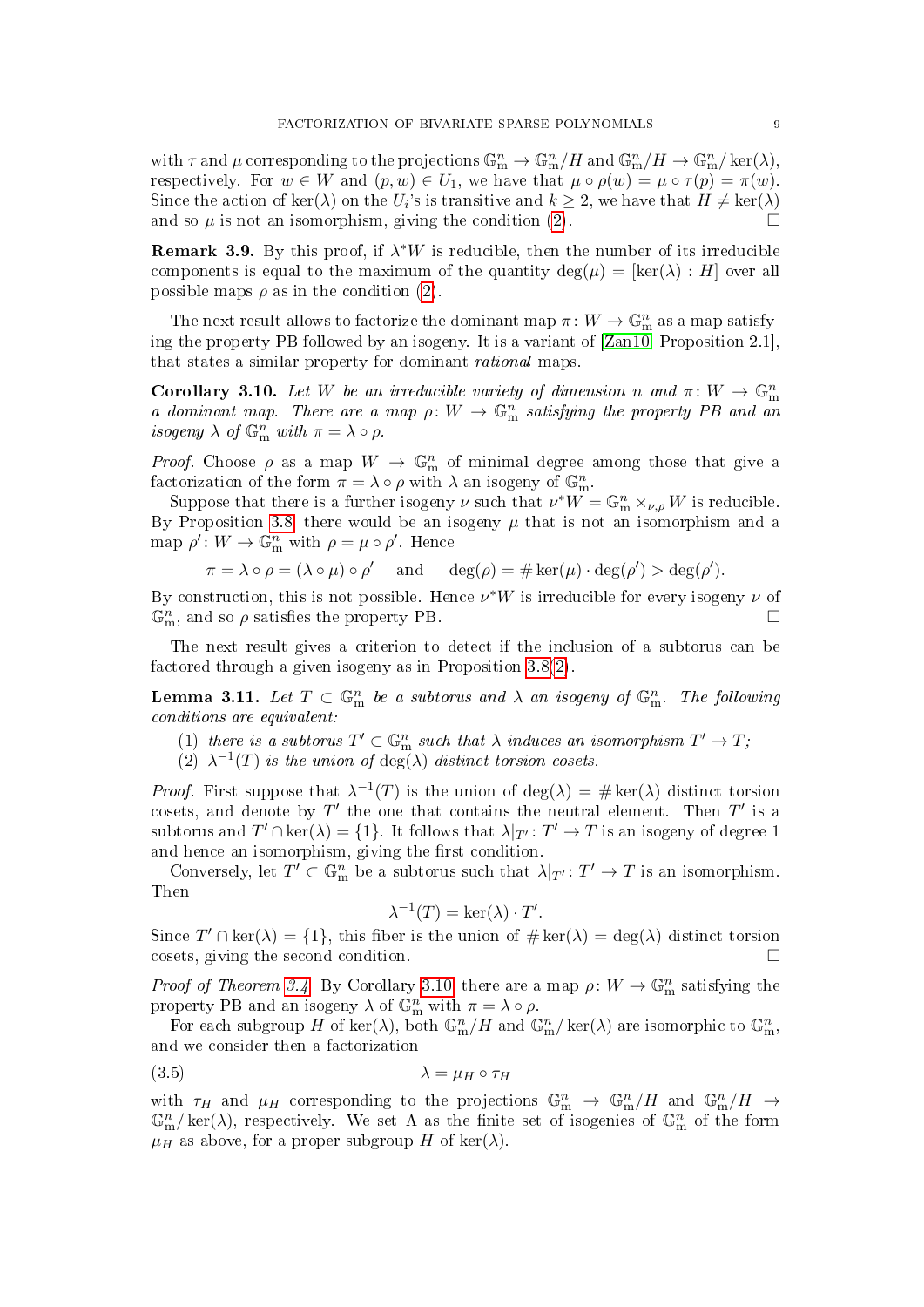Since  $\rho: W \to \mathbb{G}_{\text{m}}^n$  satisfies the property PB, by [\[FMZ18,](#page-15-6) Theorem 1.5] there is a finite union  $\mathcal{E}'$  of proper subtori of  $\mathbb{G}_{\text{m}}^n$  such that, for every subtorus T of  $\mathbb{G}_{\text{m}}^n$  not contained in  $\mathcal{E}'$  and every point  $p \in \mathbb{G}_{m}^{n}(\mathbb{C})$ , the fiber  $\rho^{-1}(p \cdot T)$  is irreducible. Set  $\mathcal{E} = \lambda(\mathcal{E}').$ 

We next show that the pair  $(\Lambda, \mathcal{E})$  satisfies the requirements of Theorem [3.4.](#page-5-0) Let T be a subtorus of  $\mathbb{G}_{\text{m}}^n$  that is not contained in  $\mathcal E$  and write  $\lambda^{-1}(T) = \bigcup_{i=1}^k T_i$  as a disjoint union of torsion cosets  $T_i$  of  $\mathbb{G}_{\text{m}}^n$ .

When  $k = 1$ , we have that  $\lambda^{-1}(T) = T_1$  is a subtorus of  $\mathbb{G}_m^n$  that is not contained in  $\mathcal{E}$ . Hence,  $\pi^{-1}(T) = \rho^{-1}(T_1)$  is irreducible.

Otherwise,  $k \geq 2$ . Let  $H \subset \text{ker}(\lambda)$  be the stabilizer of the (unique) subtori in this decomposition, say  $T_1$ . This is a proper subgroup, because ker( $\lambda$ ) acts transitively on this collection of torsion cosets and  $k \geq 2$ .

Consider the factorization  $\lambda = \mu_H \circ \tau_H$  as in [\(3.5\)](#page-8-1). Then  $\mu_H \in \Lambda$  and  $\mu_H^{-1}(T)$ splits as an union of  $k = [\ker(\lambda) : H] = \deg(\mu_H)$  distinct torsion cosets. By Lemma [3.11,](#page-8-2)  $\mu$ <sub>H</sub> induces an isomorphism between a subtorus T' of  $\mathbb{G}_{\text{m}}^n$  and T. Moreover, Proposition [3.8\(](#page-7-0)[2\)](#page-7-1) applied to the map  $\tau_H \circ \rho$  and the isogeny  $\mu_H$  shows that the pullback  $\mu_H^* W$  is reducible, completing the proof.

It seems interesting to extend these results to maps that are not necessarily dominant. In this direction, we propose the following conjectural extension of the Fuchs-Mantova-Zannier theorem [3.2.](#page-5-1) It can be seen as a toric analogue of the classical Bertini's theorem as stated in [\[Jou83,](#page-15-10) Théorème 6.3(3)].

Conjecture 3.12. Let W be an irreducible quasiprojective variety and  $\varphi: W \to \mathbb{G}_{\text{m}}^n$  a map that is finite onto its image and satisfies the property PB. There is a finite union  $\mathcal E$  of proper subtori of  $\mathbb G_{\rm m}^n$  such that, for every subtorus  $T$  of  $\mathbb G_{\rm m}^n$  with

$$
\dim(T) \ge \operatorname{codim}(\varphi(W)) + 1
$$

that is not contained in  $\mathcal E$  and every point  $p \in \mathbb G_m^n(\mathbb C)$ , we have that  $\varphi^{-1}(p \cdot T)$  is an irreducible subvariety of W.

Similarly, we propose the following conjectural extension of Theorem [3.4.](#page-5-0)

<span id="page-9-0"></span>Conjecture 3.13. Let W be an irreducible quasiprojective variety and  $\varphi: W \to \mathbb{G}_{m}^{n}$ a map that is finite onto its image. There is a finite union  $\mathcal E$  of proper subtori of  $\mathbb G_{\rm m}^n$ and a finite set  $\Lambda$  of isogenies of  $\mathbb{G}_{\mathrm{m}}^n$  such that, for each subtorus  $T\subset \mathbb{G}_{\mathrm{m}}^n$  with

$$
\dim(T) \ge \operatorname{codim}(\overline{\varphi(W)}) + 1
$$

and each point  $p \in \mathbb{G}_{m}^{n}(\mathbb{C})$ , one of the next conditions holds:

- (1)  $T \subseteq \mathcal{E}$ ;
- <span id="page-9-2"></span>(2) there is  $\lambda \in \Lambda$  with  $\lambda^*W$  reducible and a subtorus  $T' \subset \mathbb{G}_{\mathrm{m}}^n$  with  $\lambda$  inducing an isomorphism  $T' \to T$ ;
- (3)  $\varphi^{-1}(p \cdot T)$  is irreducible.

### 4. Pullbacks of Laurent polynomials by monomial maps

<span id="page-9-1"></span>We next prove Theorem [1.4](#page-2-0) stated in the introduction. To this end, we first recall some notation and introduce some auxiliary results.

Let  $\boldsymbol{t} = (t_1, \ldots, t_k)$  be a set of k variables. A matrix  $A = (a_{i,j})_{i,j} \in \mathbb{Z}^{n \times k}$  defines the family of n monomials in the variables  $t$  given by

$$
\boldsymbol{t}^A = \Big( \prod_{j=1}^k t_j^{a_{1,j}}, \ldots, \prod_{j=1}^k t_j^{a_{n,j}} \Big).
$$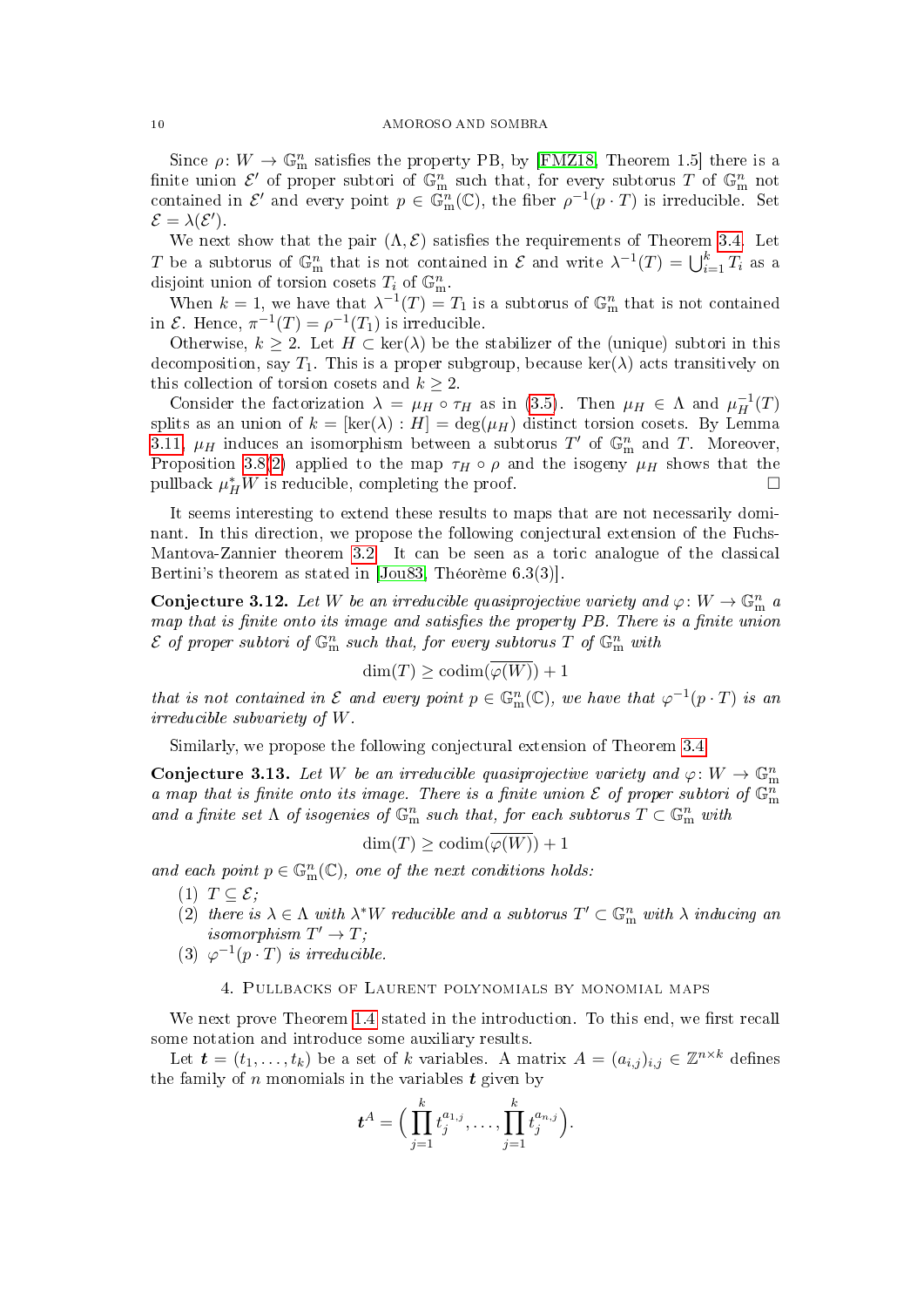The rule  $t\mapsto t^A$  defines a  $k$ -parameter monomial map  $\mathbb{G}_{\rm{m}}^k\to\mathbb{G}_{\rm{m}}^n$ . This is a group morphism and indeed, every group morphism from  $\mathbb{G}_{\text{m}}^{k}$  to  $\mathbb{G}_{\text{m}}^{n}$  is of this form. The isogenies of  $\mathbb{G}_{\text{m}}^n$  correspond to the nonsingular matrices of  $\mathbb{Z}^{n \times n}$ .

Given  $\mathbf{a} = (a_1, \ldots, a_n) \in \mathbb{Z}^n$ , we can consider it as a row vector, that is, as a matrix in  $\mathbb{Z}^{1 \times n}$ . In this case,

$$
x^a = \prod_{j=1}^n x_j^{a_j}
$$

is an *n*-variate monomial. Row vectors give characters of  $\mathbb{G}_{\text{m}}^n$ , that is, group morphisms  $\mathbb{G}_{\text{m}}^n \to \mathbb{G}_{\text{m}}$ . When **a** is primitive, the kernel of its associated character is a subtorus of  $\mathbb{G}_{\text{m}}^{n}$  of codimension 1, and every such subtorus arises in this way.

Else, we can consider  $\boldsymbol{a}$  as a column vector, that is, as a matrix in  $\mathbb{Z}^{n\times 1}$ . Then

$$
t^a = (t^{a_1}, \dots, t^{a_n})
$$

is a collection of n univariate monomials in a variable  $t$ . Column vectors give group morphisms  $\mathbb{G}_{m} \to \mathbb{G}_{m}^{n}$ . When  $a \neq 0$ , the image of such a morphims is a subtorus of  $\mathbb{G}_{\text{m}}^n$  of dimension 1, that we denote by  $T_a$ . When  $a$  is primitive, the associated group morphism  $\mathbb{G}_{m} \to \mathbb{G}_{m}^{n}$  gives an isomorphism between  $\mathbb{G}_{m}$  and  $T_a$ .

For subvarieties of tori, fibered products like those in  $(3.1)$  can be expressed in more concrete terms. The next lemma gives such an expression for the case of hypersurfaces.

<span id="page-10-0"></span>**Lemma 4.1.** Let  $F \in \mathbb{C}[\mathbf{x}^{\pm 1}, z^{\pm 1}]$ ,  $G \in \mathbb{C}[\mathbf{x}^{\pm 1}] \setminus \{0\}$ , and  $A \in \mathbb{Z}^{n \times k}$ . Let W be the hypersurface of  $\mathbb{G}_{\mathrm{m}}^{n+1}\backslash V(G)$  defined by  $F, \pi \colon W \to \mathbb{G}_{\mathrm{m}}^n$  the map defined by  $\pi(\bm{x}, z) = \bm{x},$ and  $\lambda: \mathbb{G}_{\text{m}}^k \to \mathbb{G}_{\text{m}}^n$  the group morphism defined by  $\lambda(t) = t^A$ . Then  $\mathbb{G}_{\text{m}}^k \times_{\lambda,\pi} W$  is isomorphic to the subscheme of  $\mathbb{G}_{\mathrm{m}}^{k+1} \setminus V(G(\boldsymbol{t}^A))$  defined by  $F(\boldsymbol{t}^A,z).$ 

*Proof.* The maps  $\pi$  and  $\lambda$  correspond to the morphisms of C-algebras

$$
\mathbb{C}[\boldsymbol{x}^{\pm 1}] \longrightarrow \mathbb{C}[\boldsymbol{x}^{\pm 1}, \boldsymbol{z}^{\pm 1}]_G / F \quad \text{ and } \quad \mathbb{C}[\boldsymbol{x}^{\pm 1}] \longrightarrow \mathbb{C}[\boldsymbol{t}^{\pm 1}] \simeq \mathbb{C}[\boldsymbol{x}^{\pm 1}, \boldsymbol{t}^{\pm 1}] / (\boldsymbol{x} - \boldsymbol{t}^A),
$$

and the fibered product  $\mathbb{G}_{\mathrm{m}}^k\times_{\lambda,\pi}W$  is the scheme associated to the tensor product

$$
\mathbb{C}[\boldsymbol{x}^{\pm 1}, \boldsymbol{z}^{\pm 1}]_{G}/F \otimes_{\mathbb{C}[\boldsymbol{x}^{\pm 1}]} \mathbb{C}[\boldsymbol{x}^{\pm 1}, \boldsymbol{t}^{\pm 1}]/(\boldsymbol{x} - \boldsymbol{t}^A).
$$

This tensor product is isomorphic to the C-algebra

$$
\mathbb{C}[x^{\pm 1}, z^{\pm 1}, t^{\pm 1}]_{G}/(F, x - t^{A}) \simeq \mathbb{C}[z^{\pm 1}, t^{\pm 1}]_{G(t^{A})}/(F(t^{A}, z)),
$$

which gives the statement.  $\Box$ 

<span id="page-10-2"></span>**Lemma 4.2.** Let  $f \in \mathbb{C}(t)[z]$  be an irreducible polynomial of degree  $d \geq 1$ , and such that  $f(t^m, z)$  is reducible for some  $m \in \mathbb{N}$ . There is  $e \in \mathbb{N}$  dividing  $gcd(m, d)$  such that  $f(t^e, z)$  is also reducible.

Proof. The proof relies on the action of torsion points on irreducible factors as in [\[Zan10,](#page-16-1) Proposition 2.1].

By Lemma [4.1,](#page-10-0) the subscheme of  $\mathbb{G}_{\text{m}}^2$  defined by  $f(t^m, z)$  is isomorphic to the pullback  $[m]^*V(f)$ , with  $[m]$  the m-th multiplication map of  $\mathbb{G}_m$ . By Lemma [3.7,](#page-6-3) this pullback is reduced, and so  $f(t^m, z)$  is separable. Consider its decomposition into distinct irreducible factors

<span id="page-10-1"></span>(4.1) 
$$
f(t^{m}, z) = \prod_{i=1}^{k} p_{i},
$$

with  $k \geq 2$ .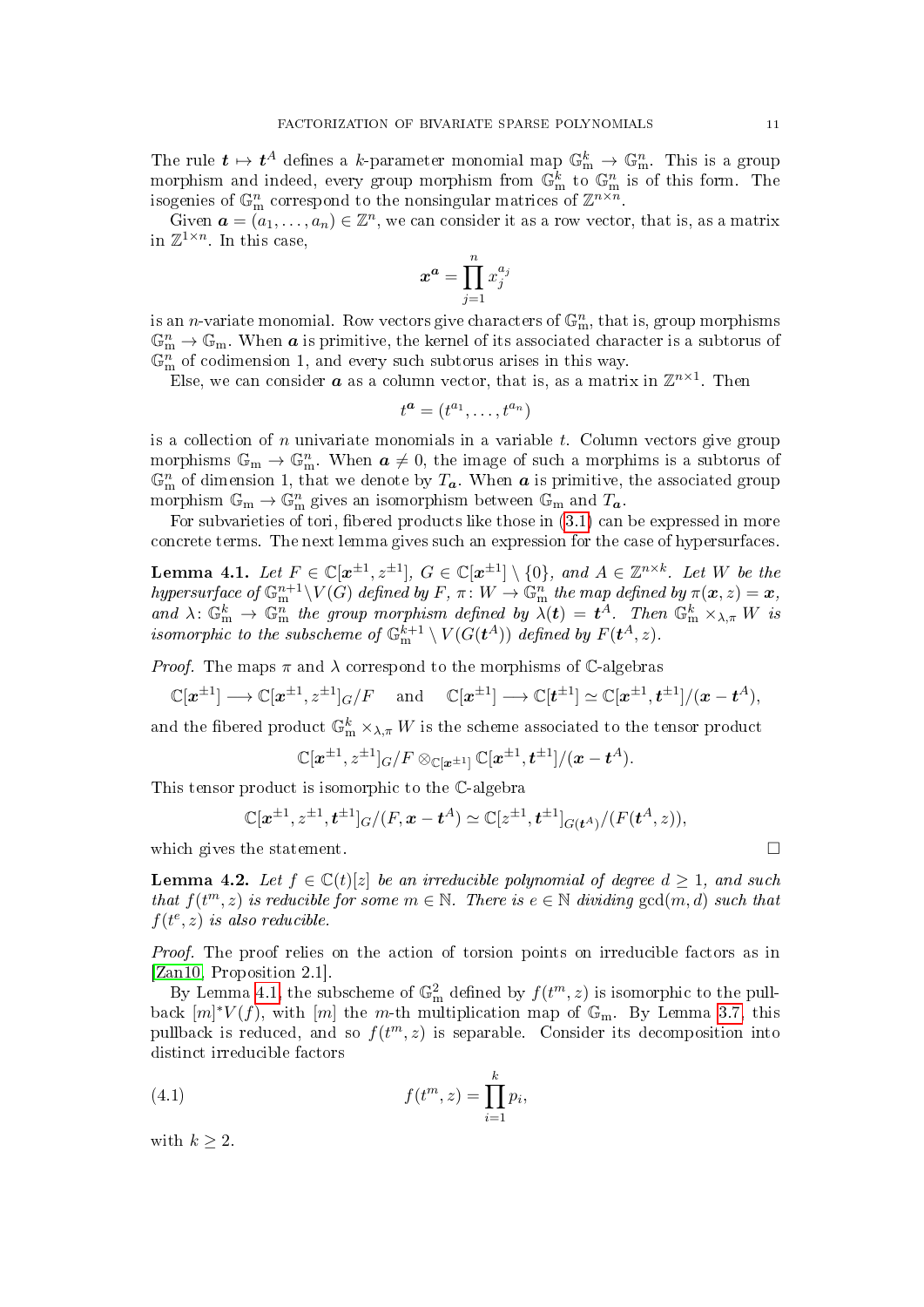### 12 AMOROSO AND SOMBRA

The group  $\mu_m$  of m-th roots of the unity acts on the set of these irreducible factors by  $p_i(t, z) \mapsto p_i(\zeta \cdot t, z), i = 1, \ldots, k$ , for  $\zeta \in \mu_m$ . Let  $\mathcal{P} \subset \{p_1, \ldots, p_k\}$  be a nonempty orbit of this action. The polynomial

$$
\prod_{p\in\mathcal{P}}p
$$

is invariant under the action of  $\mu_m$ , and so it is of the form  $g(t^m, z)$  with  $g \in \mathbb{C}(t)[z]$ . This product is a nontrivial factor of  $f(t^m, z)$ , and so g coincides with f up to a scalar. It follows that  $\mathcal{P} = \{p_1, \ldots, p_k\}$  and so the action is transitive. In particular, all the  $p_i$ 's have the same degree in the variable  $z$ , and so this degree is positive and  $k|d$ .

The stabilizer of an irreducible factor  $p_i$  is a subgroup of  $\mu_m$ , hence it is of the form  $\mu_l$  with  $l|m$ . Since the action is transitive and  $\mu_m$  is abelian, this subgroup does not depend on the choice of  $p_i$ . Moreover,  $m/l$  is equal to  $k$ , the number of irreducible factors of  $f(t^m, z)$ , also because of the transitivity of the action.

By the invariance of each  $p_i$  under the action of  $\mu_l$ , there is  $q_i \in \mathbb{C}(t)[z] \setminus \mathbb{C}(t)$  with  $p_i = q_i(t^l, z)$ . It follows from  $(4.1)$  that

$$
f(t^e, z) = \prod_{i=1}^k q_i(t, z),
$$

with  $e = m/l$ . Clearly  $e/m$  and as explained,  $e = k$ , and so this quantity also divides d, completing the proof.  $\Box$ 

<span id="page-11-0"></span>**Lemma 4.3.** Let  $F \in \mathbb{C}[\mathbf{x}, z]$  be an irreducible polynomial of degree  $d \geq 1$  in the variable z, and  $G \in \mathbb{C}[x] \setminus \{0\}$  its leading coefficient.

- <span id="page-11-1"></span>(1) Let  $W = V(F) \setminus V(G) \subset \mathbb{G}_{m}^{n+1}$  and  $\pi \colon W \to \mathbb{G}_{m}^{n}$  the map defined by  $\pi(\boldsymbol{x}, z) =$ x. The image of  $\pi$  is the open subset  $\mathbb{G}_{\mathrm{m}}^n \setminus V(\overset{\sim}{G})$  of  $\mathbb{G}_{\mathrm{m}}^n$ , and this map is finite onto this open subset.
- <span id="page-11-2"></span>(2) There is a finite subset  $\Delta_F$  of  $\mathbb{Z}^n$  such that for  $\boldsymbol{a} \in \mathbb{Z}^n$  with  $\langle \boldsymbol{c}, \boldsymbol{a} \rangle \neq 0$  for all  $c \in \Delta_F$ , the polynomial  $F(t^a, z)$  has degree d in the variable z.
- <span id="page-11-3"></span>(3) If  $A \in \mathbb{Z}^{n \times n}$  is nonsingular, then  $F(\boldsymbol{x}^A, z)$  has no nontrivial factors in  $\mathbb{C}[\boldsymbol{x}^{\pm 1}]_G$ .

*Proof.* For the first statement, the image of the map  $\pi$  is contained in the open set  $U = \mathbb{G}_{\rm m}^n \setminus V(G)$ . The induced map  $W \to U$  corresponds to the morphism of  $\mathbb{C}\text{-algebras}$ 

$$
\mathbb{C}[\boldsymbol{x}^{\pm 1}]_G \hookrightarrow \mathbb{C}[\boldsymbol{x}^{\pm 1},z]_G/(F).
$$

This morphism is an integral extension because the leading term G is invertible in  $\mathbb{C}[\boldsymbol{x}^{\pm 1}]_G$ , and so the map  $\tilde{W} \to U$  is finite and, a fortiori, surjective.

For the second statement, write  $G = \sum_{j=1}^r G_j \boldsymbol{x}^{\boldsymbol{c}_j}$  with  $G_j \in \mathbb{C}^\times$  and  $\boldsymbol{c}_j \in \mathbb{N}^n$ ,  $j = 1, \ldots, r$ , and consider the finite subset of  $\overline{\mathbb{Z}}^n$  given by

$$
\Delta_F = \{ \mathbf{c}_j - \mathbf{c}_1 \mid j = 2, \ldots, r \}.
$$

For  $a \in \mathbb{Z}^n$  with  $\langle c, a \rangle \neq 0$  for all  $c \in \Delta_F$ , we have that  $G(t^a) \neq 0$  and so  $\deg_z(F(t^a, z)) = d.$ 

As for Lemma [4.2,](#page-10-2) the proof of the last assertion relies on the action of torsion points on irreducible factors, and so we only sketch it. Using Lemmas [4.1](#page-10-0) and [3.7,](#page-6-3) we show that  $F(\boldsymbol{x}^A, z)$  is separable. Let

$$
F(\boldsymbol{x}^A, z) = \prod_{i=1}^k P_i
$$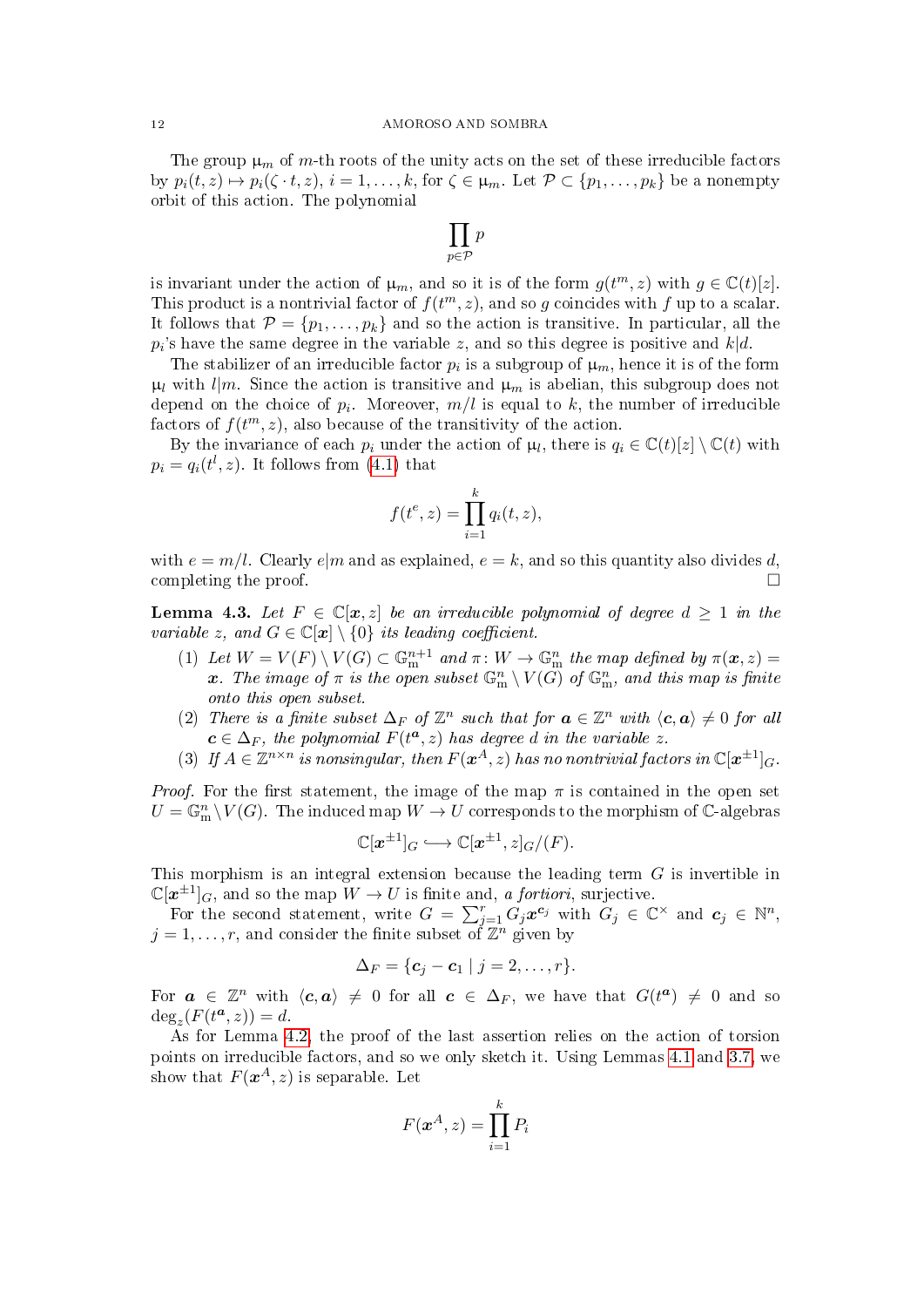the decomposition of this Laurent polynomial into distinct irreducible factors. The action of the finite group  $\{\boldsymbol{x} \in \mathbb{G}_{\rm{m}}^n \,\,\vert\,\, \boldsymbol{x}^A = 1\}$  on the the sets of these irreducible factors is transitive, and so the  $P_i$ 's have the same degree with respect to the variable z. Hence for  $i = 1, ..., k$ , we have that  $k \deg_z(P_i) = d \ge 1$ . In particular,  $\deg_z(P_i) \ge 1$ , proving the statement.  $\square$ 

Proof of Theorem [1.4.](#page-2-0) The statement of this result, restricted to primitive vectors  $a \in \mathbb{Z}^n$ , is a specialization of Theorem [3.4.](#page-5-0) To see this, first reduce, multiplying by a suitable monomial, to the case when F is an irreducible polynomial in  $\mathbb{C}[\mathbf{x}, z]$  of degree  $d \geq 1$  in the variable z. Set  $W = V(F) \setminus V(G)$  and consider the map

<span id="page-12-0"></span>
$$
\pi\colon W\longrightarrow \mathbb{G}_{\mathrm{m}}^n
$$

defined by  $\pi(x, z) = x$  for  $(x, z) \in W$ . The quasi-projective variety W is irreducible and, by Lemma  $4.3(1)$  $4.3(1)$ , this map is dominant and finite onto its image, the open subset  $U = \mathbb{G}_{\mathbf{m}}^n \setminus V(G)$  of  $\mathbb{G}_{\mathbf{m}}^n$ .

Let  $\Lambda$  be a finite subset of isogenies of  $\mathbb{G}_{m}^{n}$  and  $\mathcal E$  a finite union of proper subtori of  $\mathbb{G}_{\text{m}}^{n}$  satisfying the conclusion of Theorem [3.4](#page-5-0) applied to this map. Set then  $\Phi_{1}$  for the finite subset of nonsingular matrices in  $\mathbb{Z}^{n \times n}$  corresponding to the isogenies in  $\Lambda$ , and  $\Sigma_1$  for a finite subset of nonzero vectors of  $\mathbb{Z}^n$  such that

(4.2) 
$$
\mathcal{E} \subset \bigcup_{\mathbf{c} \in \Sigma_1} V(\mathbf{x}^{\mathbf{c}} - 1).
$$

For a primitive vector  $\boldsymbol{a} \in \mathbb{Z}^n$ , set  $T_{\boldsymbol{a}}$  for the 1-dimensional subtorus defined as the image of the group morphism  $\mathbb{G}_{m} \to \mathbb{G}_{m}^{n}$ . This map gives an isomorphism between  $\mathbb{G}_{\text{m}}$  and  $T_a$ . By Lemma [4.1,](#page-10-0) the fiber  $\pi^{-1}(T_a)$  is isomorphic to the subscheme of  $\mathbb{G}_{\text{m}}^2 \setminus V(G(t^a))$  defined by  $F(t^a, z)$ . For the isogeny  $\lambda$  associated to a nonsingular matrix  $M \in \Phi_1$ , the same result shows that  $\lambda^*W$  is isomorphic to the subscheme of  $\mathbb{G}_{\mathrm{m}}^{n+1}\setminus V(G)$  defined by  $F(\boldsymbol{x}^{M},z)$ .

The three alternatives from Theorem [3.4](#page-5-0) applied to the map  $\pi$ , the subtorus  $T_a$ and the point  $p = (1, \ldots, 1) \in \mathbb{G}_{m}^{n}(\mathbb{C})$ , then boil down to those in the theorem under examination, as explained below.

- (1) Suppose that  $T_a \subset \mathcal{E}$ . By [\(4.2\)](#page-12-0), there is  $c \in \Sigma_1$  with  $\langle c, a \rangle = 0$ .
- (2) Else suppose that there is an isogeny  $\lambda \in \Lambda$  with  $\lambda^*W$  reducible and a subtorus  $T'$  of  $\mathbb{G}_{\text{m}}^n$  with  $\lambda$  inducing an isomorphism between  $T'$  and  $T_a$ . For  $M \in \Phi_1$ the nonsingular matrix associated to  $\lambda$ , we have that  $a \in \text{im}(B)$  and, by Lemma [4.1,](#page-10-0)  $F(\boldsymbol{x}^{M}, z)$  is reducible.
- (3) Else suppose that  $\pi^{-1}(T_a)$  is irreducible in  $\mathbb{G}_{\mathbf{m}}^2 \setminus V(G)$ . By Lemma [4.1,](#page-10-0) this implies that  $F(t^a, z)$  is irreducible in  $\mathbb{C}(t)[z^{\pm 1}]$ .

We next enlarge these finite sets to cover the rest of the cases. Let  $d \geq 1$  be the degree of F in the variable z, and let e be a divisor of d. If  $F(\boldsymbol{x}^e, z)$  is irreducible, we respectively denote by  $\Phi_e$  and  $\Sigma_e$  the finite subsets of nonsingular matrices in  $\mathbb{Z}^{n\times n}$  and of nonzero vectors of  $\mathbb{Z}^n$  given by the application of Theorem [3.4](#page-5-0) to this polynomial. Otherwise, we set  $\Phi_e = \{I_n\}$  with  $I_n$  the identity matrix of  $\mathbb{Z}^{n \times n}$ , and  $\Sigma_e = \emptyset$ . Set also  $\Delta$  for the finite subset of nonzero vectors in  $\mathbb{Z}^n$  associated to F by Lemma [4.3](#page-11-0)[\(2\)](#page-11-2). Set then

$$
\Phi = \bigcup_{e \mid d} e \, \Phi_e \quad \text{ and } \quad \Sigma = \Delta \cup \bigcup_{e \mid d} \Sigma_e.
$$

By Theorem [3.4](#page-5-0) and the previous analysis, the statement holds for all vectors of the form  $e\,\boldsymbol{b}$  with  $\boldsymbol{b} \in \mathbb{Z}^n$  primitive and  $e|d$ .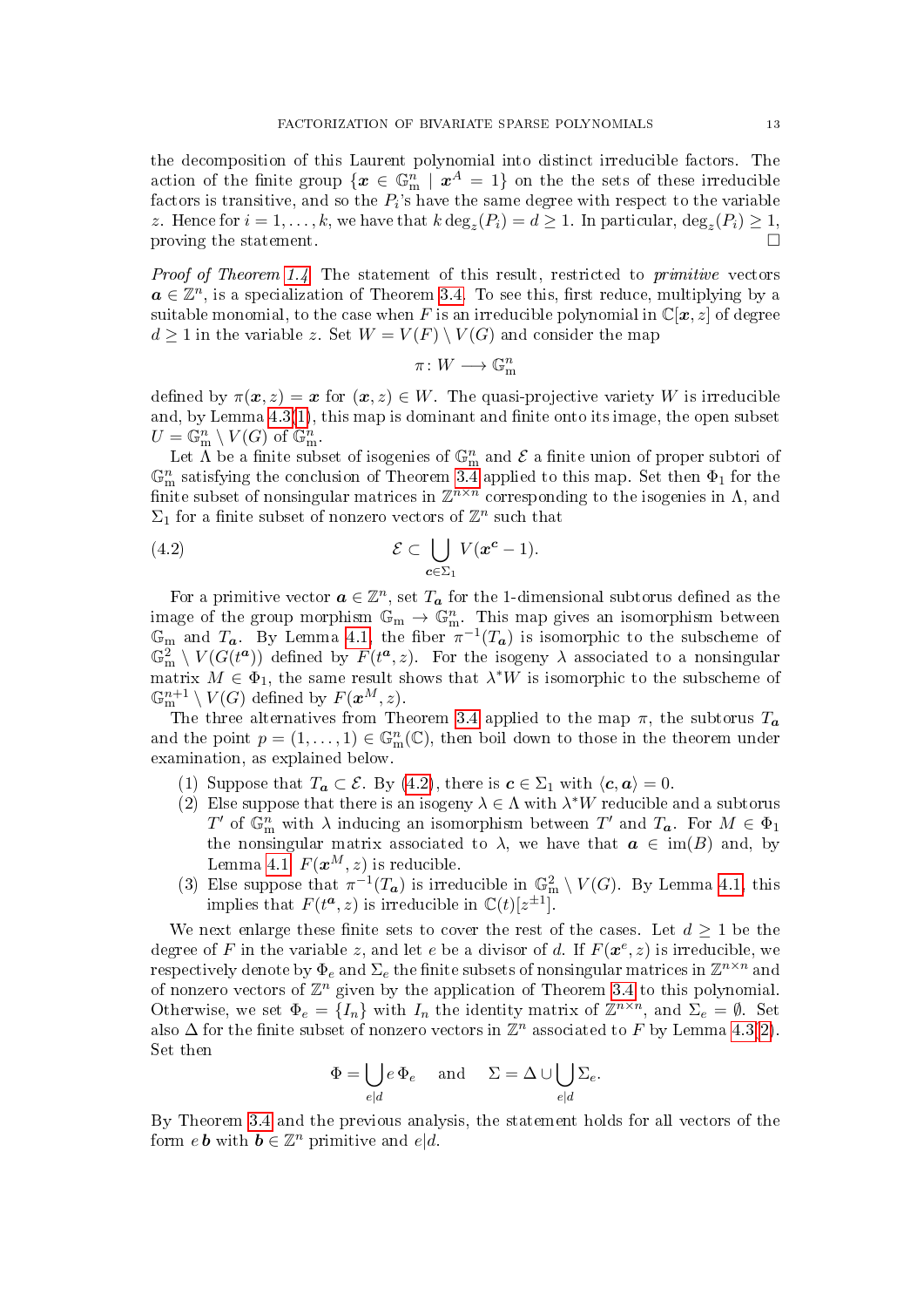Given an arbitrary vector  $\boldsymbol{a} \in \mathbb{Z}^n$ , write  $\boldsymbol{a} = m\boldsymbol{b}$  with  $m \in \mathbb{N}$  and  $\boldsymbol{b} \in \mathbb{Z}^n$  primitive, and set

$$
f = F(t^b, z) \in \mathbb{C}[t^{\pm 1}, z].
$$

Suppose that neither [\(1\)](#page-2-2) nor [\(2\)](#page-2-3) hold for **a**. Let  $e \in \mathbb{N}$  be a common divisor of d and m. A fortiori, these conditions do neither hold for  $e\mathbf{b}$  and, as explained before,

$$
f(t^e, z) = F(t^{eb}, z)
$$

is irreducible in  $\mathbb{C}(t)[z]$ . By Lemma [4.2,](#page-10-2) we have that  $F_a = f(t^m, z)$  is irreducible in  $\mathbb{C}(t)[z]$ , giving the condition [\(3\)](#page-2-4) for **a** and concluding the proof.

Remark 4.4. Using the toric Bertini's theorem [3.4](#page-5-0) for cosets of arbitrary dimension, the present polynomial version in Theorem [1.4](#page-2-0) might be extended to  $k$ -parameter monomial maps for any  $k$ , and also to arbitrary translates of these monomial maps.

We have kept the present more restricted statement for the sake of simplicity, and also because it is sufficient for our application.

# 5. Factorization of sparse polynomials

<span id="page-13-1"></span>Here we prove the results on the factorization of Laurent polynomials announced in the introduction and in Section [2.](#page-3-1) Theorem [2.4](#page-3-2) is easily seen to be implied by the following statement.

<span id="page-13-0"></span>**Theorem 5.1.** Let  $F \in \mathbb{C}[x^{\pm 1}, z^{\pm 1}]$  without nontrivial factors in  $\mathbb{C}[x^{\pm 1}]$ . There are finite sets  $\Omega^0 \subset \mathbb{Z}^{n \times n}$  of nonsingular matrices and  $\Gamma \subset \mathbb{Z}^n$  of nonzero vectors satisfying the property that, for  $a \in \mathbb{Z}^n \setminus \{0\}$ , one of the next alternatives holds:

<span id="page-13-2"></span>(1) there is  $\boldsymbol{c} \in \Gamma$  with  $\langle \boldsymbol{c}, \boldsymbol{a} \rangle = 0$ ;

<span id="page-13-3"></span>(2) there are  $M \in \Omega^0$  and  $\mathbf{b} \in \mathbb{Z}^n$  with  $\mathbf{a} = M\mathbf{b}$  such that if

$$
F(\boldsymbol{x}^M, z) = \prod_P P^{e_P}
$$

is the irreducible factorization of  $F(\boldsymbol{x}^{M},z)$  in  $\mathbb{C}[\boldsymbol{x}^{\pm 1},z^{\pm 1}]$ , then

$$
F(t^a, z) = \prod_P P(t^b, z)^{e_F}
$$

is the irreducible factorization of  $F(t^a, z)$  in  $\mathbb{C}(t)[z^{\pm 1}]$ .

*Proof.* We proceed by induction on  $deg_z(F)$ . When  $deg_z(F) = 0$ , the statement is trivial, and so we assume that  $\deg_z(F) \geq 1$ .

If F is irreducible, we respectively denote by  $\Phi$  and  $\Sigma$  the finite sets of nonsingular matrices in  $\mathbb{Z}^{n\times n}$  and of nonzero vectors in  $\mathbb{Z}^n$  from Theorem [5.1](#page-13-0) applied to this Laurent polynomial. If F is reducible, we set  $\Phi = \{I_n\}$  and  $\Sigma = \emptyset$ .

Let  $a \in \mathbb{Z}^n$ . When F is irreducible, if the condition [\(1\)](#page-2-2) in Theorem [1.4](#page-2-0) holds, then the condition [\(1\)](#page-13-2) in Theorem [5.1](#page-13-0) also holds by taking  $\Gamma$  as any finite set containing  $\Sigma$ . Still in the irreducible case, if the condition [\(3\)](#page-2-4) in Theorem [1.4](#page-2-0) holds, the Laurent polynomial  $F(t^a, z)$  is irreducible, and the condition [\(1\)](#page-13-2) in Theorem [5.1](#page-13-0) holds provided that  $\Omega^0$  contains  $I_n$ .

Else, suppose that the condition [\(2\)](#page-2-3) in Theorem [1.4](#page-2-0) holds, that is, there are  $M \in \Phi$ and  $\boldsymbol{b} \in \mathbb{Z}^n$  with  $\boldsymbol{a} = M \boldsymbol{b}$  and  $F(\boldsymbol{x}^M, z)$  is reducible. Let

$$
F(\boldsymbol{x}^{M},z)=F_{1}\,F_{2}
$$

be a nontrivial factorization. By Lemma [4.3\(](#page-11-0)[3\)](#page-11-3),  $F(\boldsymbol{x}^{M}, z)$  has no factors in  $\mathbb{C}[\boldsymbol{x}^{\pm 1}]$ . Hence  $\deg_z(F_i) < \deg_z(F)$ ,  $i = 1, 2$ , and by induction, Theorem [5.1](#page-13-0) holds for these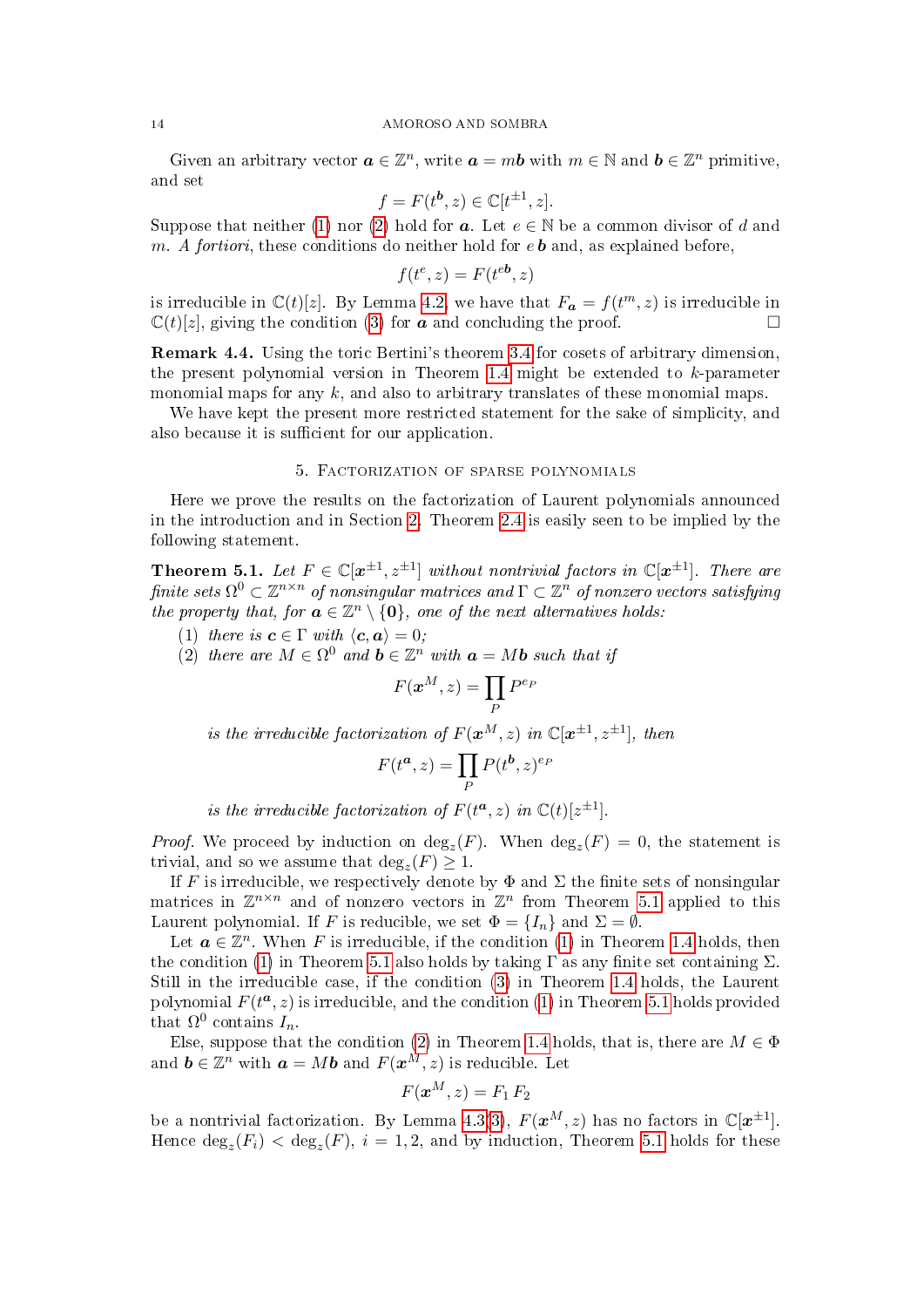Laurent polynomials. Let  $\Omega_i^0$  and  $\Gamma_i$  respectively denote the finite sets of nonsingular matrices in  $\mathbb{Z}^{n\times n}$  and of nonzero vectors in  $\mathbb{Z}^n$  whose existence is assured by this theorem.

By construction, either there is a vector  $c \in \Gamma_1 \cup \Gamma_2$  with  $\langle c, b \rangle = 0$ , or we can find  $M_i \in \Omega_i$  and  $\mathbf{b}_i \in \mathbb{Z}^n$  with  $\mathbf{b} = M_i \mathbf{b}_i$  and a decomposition

<span id="page-14-0"></span>
$$
F_i(\boldsymbol{x}^{M_i},z)=\prod_{j=1}^{k_i}F_{i,j}
$$

with  $F_{i,j}(t^{\mathbf{b}_{i}},z)$  irreducible in  $\mathbb{C}(t)[s^{\pm 1}]$  for all  $i, j$ . Set

(5.1) 
$$
\Gamma = \{ \text{adj}(M) \mathbf{c} \mid M \in \Phi, \mathbf{c} \in \Gamma_1 \cup \Gamma_2 \}
$$

with adj $(M)$  the adjoint matrix of M. If  $\langle c', a \rangle \neq 0$  for all  $c' \in \Gamma$ , then  $\langle c, b \rangle \neq 0$  for all  $c \in \Gamma_1 \cup \Gamma_2$  and so  $F_{i,j}(t^{b_i}, z)$  is irreducible in  $\mathbb{C}(t)[s^{\pm 1}]$  for all  $i, j$ .

Consider the lattices  $K_i = \text{im}(M_i)$ ,  $i = 1, 2$ , and set  $K = K_1 \cap K_2$ . Since K is also a lattice, there is a nonsingular matrix  $M'\in\mathbb{Z}^{n\times n}$  with  $K=\mathrm{im}(M')$  and, since  $K\subseteq K_i,$ there are nonsingular matrices  $N_i$ ,  $i = 1, 2$ , with  $M' = M_i N_i$ . Furthermore,  $\mathbf{b} \in K$ implies that there is  $\mathbf{b}' \in \mathbb{Z}^n$  with  $\mathbf{b} = M' \mathbf{b}' = M_i N_i \mathbf{b}'$ . Hence  $\mathbf{b}_i = M_i^{-1} \mathbf{b} = N_i \mathbf{b}'$  and

$$
F(\boldsymbol{x}^{MM'},z)=F_1(\boldsymbol{x}^{M_1N_1},z)F_2(\boldsymbol{x}^{M_2N_2},z)=\prod_{i=1}^2\prod_{j=1}^{r_i}F_{i,j}(\boldsymbol{x}^{N_i},z).
$$

Set  $M'' = MM'$ ,  $G_{i,j} = F_{i,j}(\boldsymbol{x}^{B_i}, z)$  and consider the decomposition

$$
F(\boldsymbol{x}^{M''},z)=\prod_{i=1}^2\prod_{j=1}^{r_i}G_{i,j}.
$$

We have  $\mathbf{a} = M\mathbf{b} = M''\mathbf{b}'$  and

$$
G_{i,j}(t^{\mathbf{b}'},z) = F_{i,j}(t^{B_i \mathbf{b}'},z) = F_{i,j}(t^{\mathbf{b}_i},z)
$$

is irreducible in  $\mathbb{C}(t)[s^{\pm 1}]$  for all  $i, j$ . The statement follows by taking  $\Omega^0$  as any finite set containing all the matrices of the form  $MM'$  for  $M \in \Phi$ , and  $\Gamma$  as in [\(5.1\)](#page-14-0).

We conclude by giving the proof of our main result.

*Proof of Theorem [1.3.](#page-1-0)* We proceed by induction on n. When  $n = 0$  the statement is trivial, and so we assume that  $n \geq 1$ . Let  $F \in \mathbb{C}[\mathbf{x}^{\pm 1}, \mathbf{z}^{\pm 1}]$  and write

$$
F=CF'
$$

with  $C \in \mathbb{C}[\mathbf{x}^{\pm 1}]$  and  $F' \in \mathbb{C}[\mathbf{x}^{\pm 1}, \mathbf{z}^{\pm 1}]$  without nontrivial factors in  $\mathbb{C}[\mathbf{x}^{\pm 1}]$ . By Lemma [4.3](#page-11-0)[\(2\)](#page-11-2), there is a finite subset  $\Delta \subset \mathbb{Z}^n$  such that  $C(t^b) \neq 0$  for all  $b \in \mathbb{Z}^n$  with  $\langle c, b \rangle \neq 0$  for all  $c \in \Delta$ . Let also  $\Omega^0 \subset \mathbb{Z}^{n \times n}$  and  $\Gamma \in \mathbb{Z}^n$  be the finite subsets given by Theorem [5.1](#page-13-0) applied to  $F'$ .

Let  $a \in \mathbb{Z}^n$ . When  $\langle c, a \rangle \neq 0$  for all  $c \in \Gamma \cup \Delta$ , Theorem [5.1\(](#page-13-0)[2\)](#page-13-3) implies the statement, provided that we choose any finite subset  $\Omega \subset \mathbb{Z}^{n \times n}$  containing  $\Omega^{\overline{0}}$ .

Otherwise, suppose that there is  $c \in \Gamma \cup \Delta$  with  $\langle c, a \rangle = 0$ . If  $C(t^a, z) = 0$ , we add to the finite set  $\overline{\Omega}$  the matrix  $M \in \mathbb{Z}^{n \times n}$  made by adding to  $n-1$  zero columns to the vector **a**. Otherwise, choose a matrix  $L \in \mathbb{Z}^{n \times (n-1)}$  defining a linear map  $\mathbb{Z}^{n-1} \to \mathbb{Z}^n$ whose image is the submodule  $c^{\perp} \cap \mathbb{Z}^n$ , and a vector  $d \in \mathbb{Z}^{n-1}$  with  $\boldsymbol{a} = L\boldsymbol{d}$ . Let  $u = (u_1, \ldots, u_{n-1})$  be a set of  $n-1$  variables and set

$$
G = F'(\boldsymbol{u}^L) \in \mathbb{C}[\boldsymbol{u}^{\pm 1}, z^{\pm 1}].
$$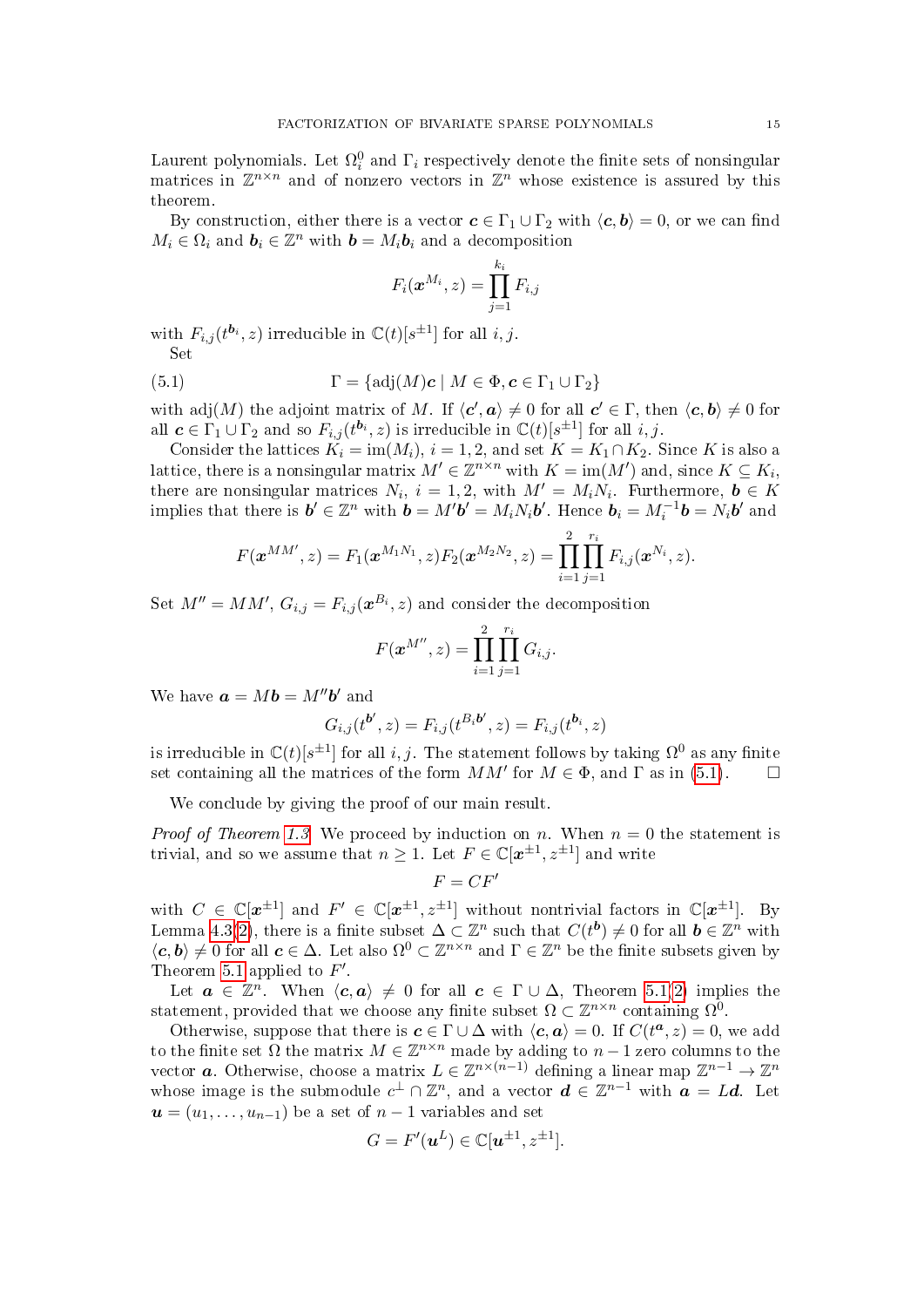By the inductive hypothesis, there is a finite subset  $\Omega_c \subset \mathbb{Z}^{(n-1)\times (n-1)}$  satisfying the statement of Theorem [1.3](#page-1-0) applied to this Laurent polynomial. In particular, there are  $N \in \Omega_c$  and  $e \in \mathbb{Z}^{n-1}$  with  $d = Ne$  such that, for an irreducible factor  $Q$  of  $G(u^N, z)$ , we have that  $Q(t^e, z)$  is, as a Laurent polynomial in  $\mathbb{C}(t)[z^{\pm 1}]$ , either a unit or an irreducible factor of  $G(t^{\mathbf{d}},z)$ .

We have that  $G(\boldsymbol{u}^N, z) = F'(\boldsymbol{u}^{LN}, z)$ , and so  $Q$  is an irreducible factor of this latter Laurent polynomial. Moreover,  $\bm{a}=LN\bm{e}$ . Enlarging the matrix  $LN\in\mathbb{Z}^{n\times(n-1)}$  to a matrix  $M \in \mathbb{Z}^{n \times n}$  by adding to it a zero column at the end, and similarly enlarging the vector **e** to a vector  $\mathbf{b} \in \mathbb{Z}^n$  by adding to it a zero entry at the end, the previous equalities are preserved with M and b in the place of LN and e. Hence,  $a = Mb$ and, if  $Q(x_1, \ldots, x_{n-1})$  is an irreducible factor of  $F'(\boldsymbol{x}^M, z)$ , then  $Q(t^{\boldsymbol{e}}, z) = Q(t^{\boldsymbol{b}}, z)$ is, as a Laurent polynomial in  $\mathbb{C}(t)[z^{\pm 1}]$ , either a unit or an irreducible factor of  $G(t^d, z) = F(t^a, z).$ 

The statement then follows by also also adding to  $\Omega$  all the matrices  $M \in \mathbb{Z}^{n \times n}$ constructed in this way.

<span id="page-15-7"></span>**Remark 5.2.** In the setting of Theorem [1.3,](#page-1-0) the bivariate Laurent polynomials  $F_a$  can be defined as the pullback of the multivariate Laurent polynomial  $F$  by the 2-parameter monomial map  $(t, z) \mapsto (t, z)^A$  given by the matrix

$$
A = \begin{pmatrix} 0 & 1 \\ a_1 & 0 \\ \vdots & \vdots \\ a_n & 0 \end{pmatrix} \in \mathbb{Z}^{(n+1)\times 2}.
$$

In Conjecture [1.5](#page-2-1) applied to F and  $k = 2$ , one can consider all matrices in  $\mathbb{Z}^{(n+1)\times 2}$ , and so its setting is more general than that of Theorem [1.3.](#page-1-0)

On the other hand, the conclusion of Conjecture [1.5](#page-2-1) in this situation is slightly weaker than that of Theorem [1.3,](#page-1-0) since it does not give the irreducible factorization of the  $F_a$  in  $\mathbb{C}(t)[z^{\pm 1}]$ , but rather its irreducible factorization modulo the Laurent polynomials of the form  $f(t^{d_1}z^{d_2})$  for a univariate f and  $d_1, d_2 \in \mathbb{Z}$ .

## **REFERENCES**

- <span id="page-15-2"></span>[AKS07] M. Avendaño, T. Krick, and M. Sombra, Factoring bivariate sparse (lacunary) polynomials, J. Complexity 23 (2007), 193-216.
- <span id="page-15-5"></span>[ASZ17] F. Amoroso, M. Sombra, and U. Zannier, Unlikely intersections and multiple roots of sparse polynomials, Math. Z.  $287$  (2017), 1065-1081.
- <span id="page-15-3"></span>[FGS08] M. Filaseta, A. Granville, and A. Schinzel, Irreducibility and greatest common divisor algorithms for sparse polynomials, Number theory and polynomials, London Math. Soc. Lecture Notes Ser., vol. 352, Cambridge Univ. Press, 2008, pp. 155-176.
- <span id="page-15-6"></span>[FMZ18] C. Fuchs, V. Mantova, and U. Zannier, On fewnomials, integral points, and a toric version of Bertini's theorem, J. Amer. Math. Soc.  $31$  (2018), 107-134.
- <span id="page-15-4"></span>[Gre16] B. Grenet, Bounded-degree factors of lacunary multivariate polynomials, J. Symbolic Comput. 75 (2016), 171-192.
- <span id="page-15-8"></span>[Har77] R. Hartshorne, Algebraic geometry, Graduate Texts in Math., vol. 52, Springer-Verlag, 1977.
- <span id="page-15-10"></span>[Jou83] J.-P. Jouanolou, Théorèmes de Bertini et applications, Progr. Math., vol. 42, Birkhäuser, 1983.
- <span id="page-15-1"></span>[KK06] E. Kaltofen and P. Koiran, Finding small degree factors of multivariate supersparse (lacunary) polynomials over algebraic number fields, ISSAC 2006, ACM, 2006, pp. 162-168.
- <span id="page-15-0"></span>[Len99] H. W. Lenstra, Jr., On the factorization of lacunary polynomials, Number theory in progress, vol. 1 (Zakopane-Kościelisko, 1997), de Gruyter, 1999, pp. 277-291.
- <span id="page-15-9"></span>[Mum88] D. Mumford, The red book of varieties and schemes, Lecture Notes in Math., vol. 1358, Springer-Verlag, 1988.